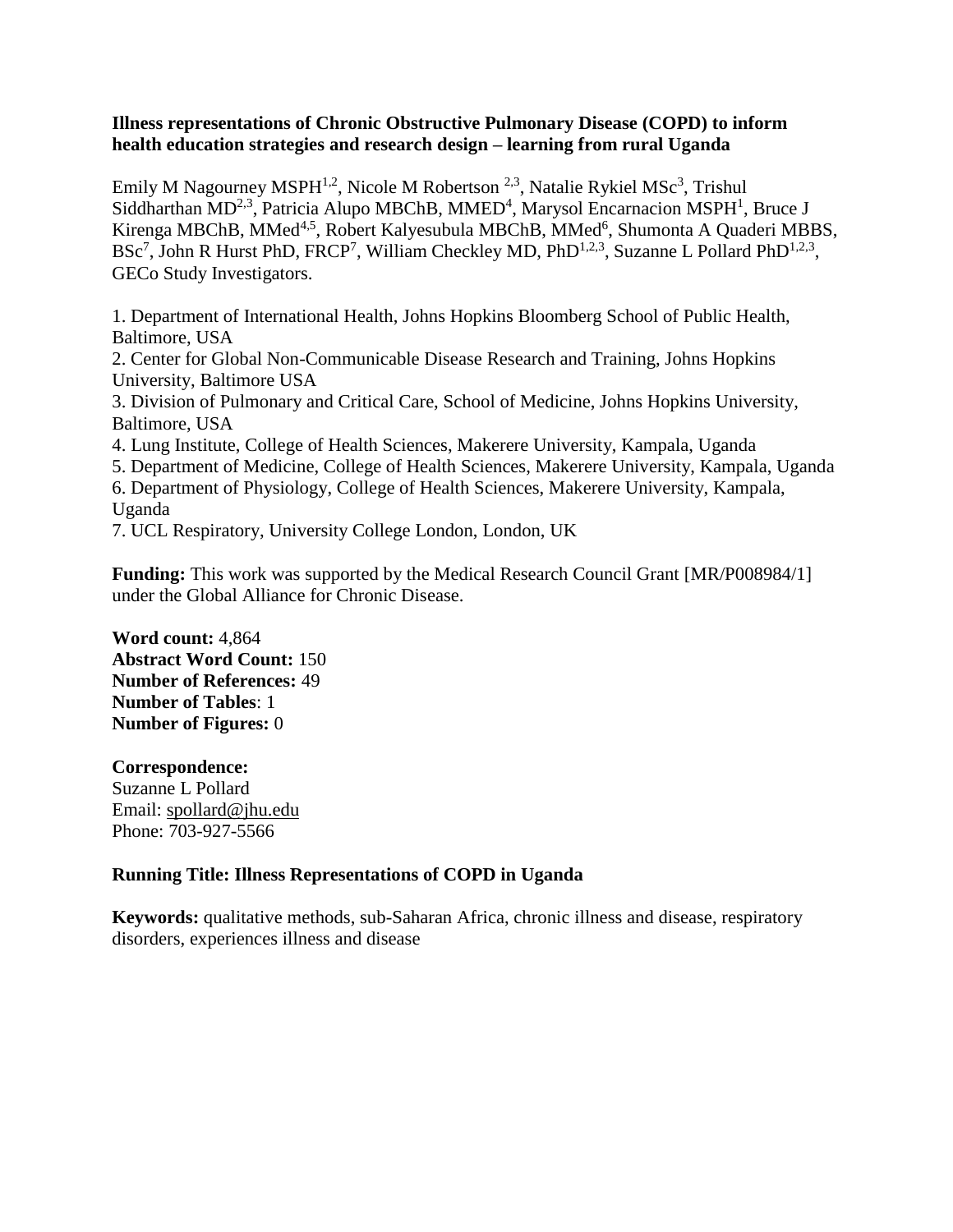## **Abstract**

More than 90% of COPD-related deaths occur in low- and middle-income countries (LMICs); however, few studies have examined the illness experiences of individuals living with and providing treatment for COPD in these settings. This study characterizes illness representations for COPD in Nakaseke, Uganda from the perspectives of healthcare providers (HPs), village health teams (VHTs), and community members (CMs) with COPD. We conducted 40 in-depth, semi-structured interviews (16 HCPs, 12 VHTs and 12 CMs, aged 25-80 years). Interviews were analyzed using inductive coding, and the Illness Representations Model (IRM) guided our analysis. Stakeholder groups showed concordance in identifying causal mechanisms of COPD, but showed disagreement in reasons for care seeking behaviors and treatment preferences. CMs did not use a distinct label to differentiate COPD from other respiratory illnesses, and described both the physical and social consequences of COPD. Local representations can inform development of adapted educational and self-management tools for COPD.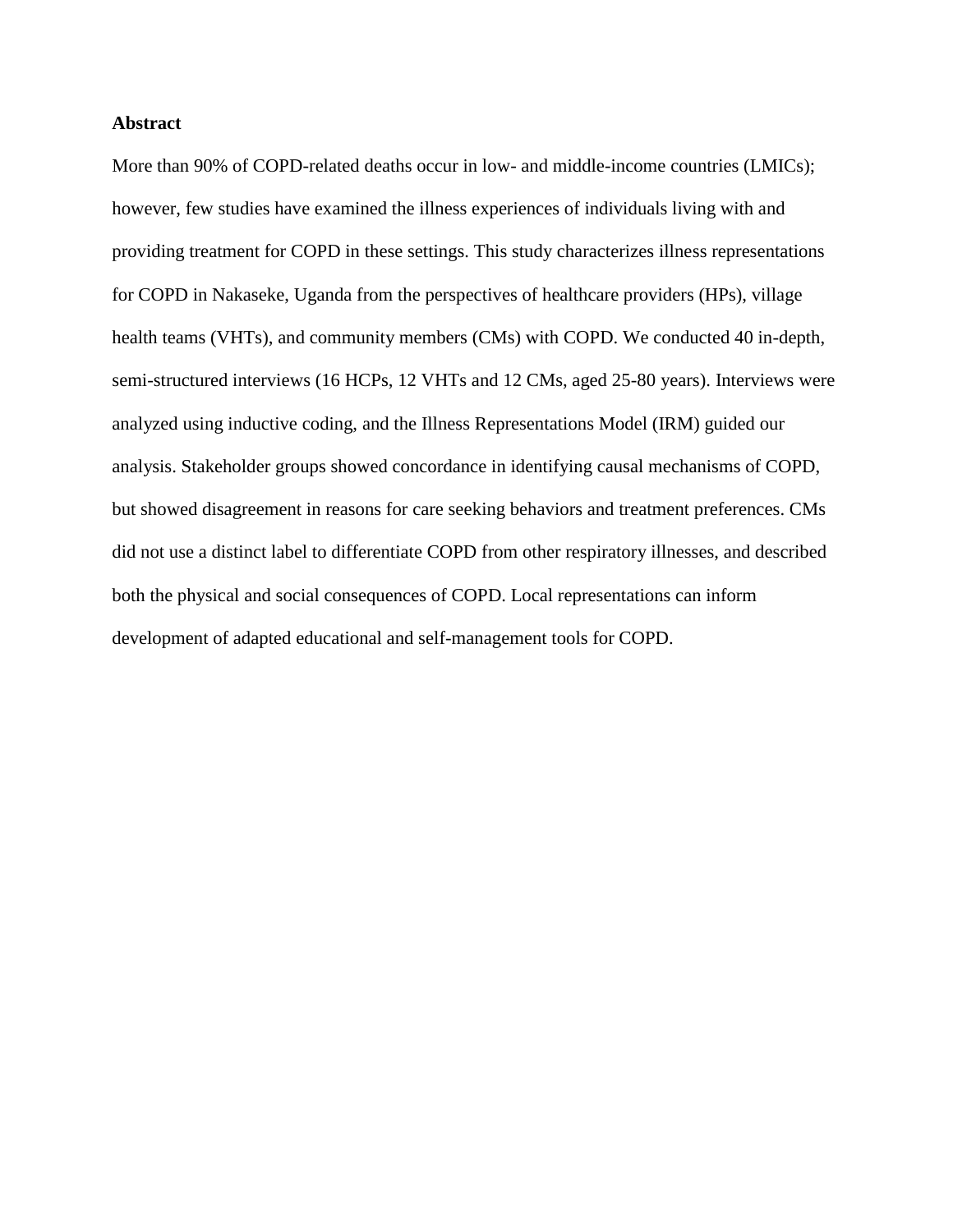### **Introduction**

Chronic obstructive pulmonary disease (COPD) is a treatable and preventable long-term lung disease [1,2]. The biomedical term COPD is used to characterize multiple progressive lung pathologies causing limitation of air flow, daily symptoms and activity limitation, and intermittent periods of worsening symptoms, known as acute exacerbations [1,3]. COPD is the third leading cause of death worldwide and is expected to become the leading cause of death within the next 15 years [4,5,6,7]. Once considered a disease of high-income countries, COPD is now recognized as a major public health concern in low- and middle-income countries (LMICs), with over 90% of COPD-related deaths occurring in LMICs [5,8-10]. Previous research has found that the prevalence of COPD in Uganda is 12.4% [11-14], with individuals living in rural areas experiencing a greater burden than those living in urban areas [15].

The Illness Representations Model (IRM) is a cognitive framework for understanding an individual's conceptualization of illness [16]. A component of the larger Common-Sense Model (CSM) of Self-Regulation, the IRM examines the multi-layered processes involved in how individuals experience their disease based on five dimensions: (1) identity of the illness in terms of symptoms or labels; (2) causal attributions behind the illness; (3) timeline of the illness; (4) consequences of the illness; and (5) illness management in terms of curability, controllability and coherence [17-19]. The IRM is centered around how an individual perceives and experiences these dimensions guides their motivation to carry out health-related behaviors.

Research has demonstrated the important role that illness representations play in health seeking behaviors, adherence to self-management practices, and clinical outcomes [20]. Illness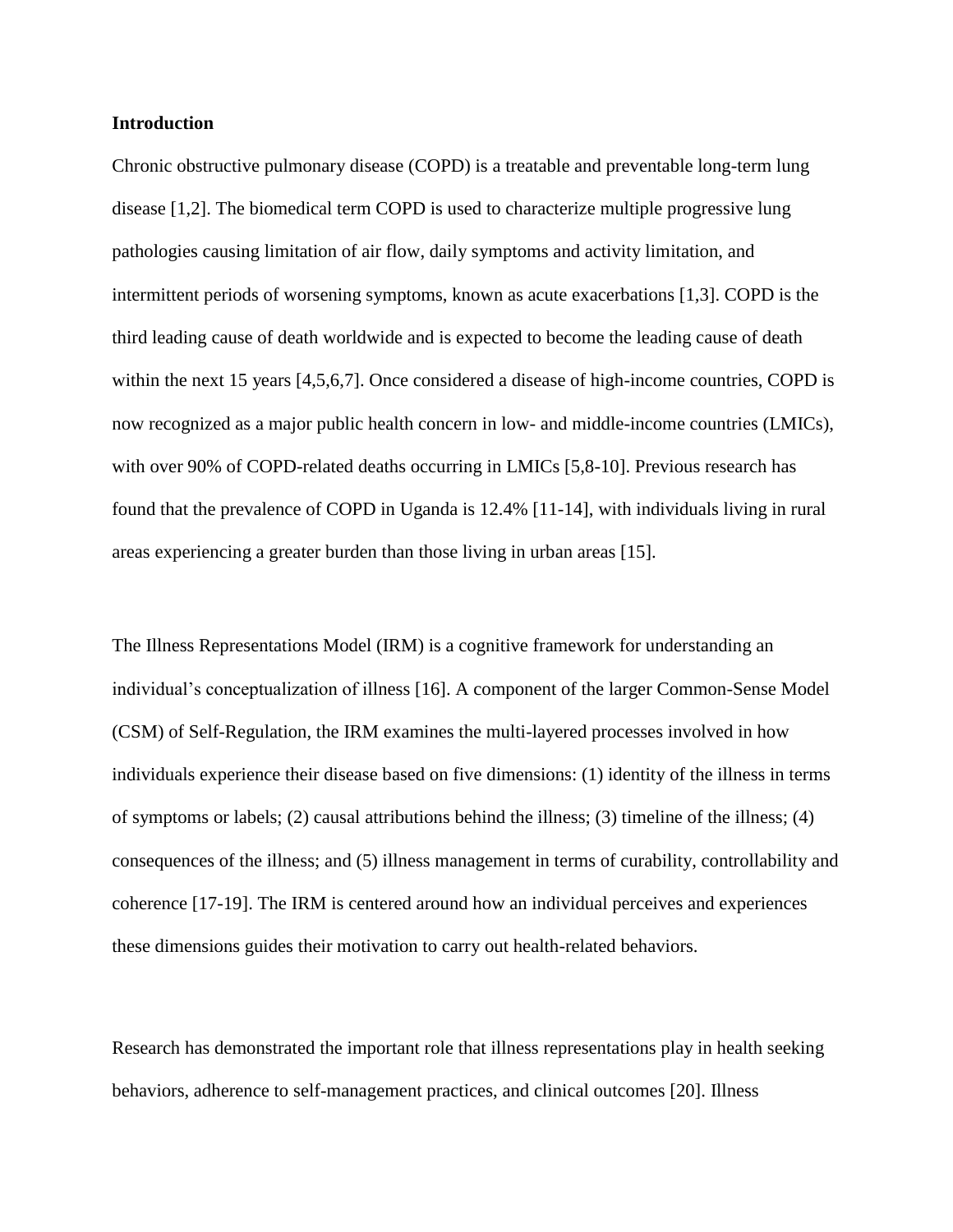representations are inextricably linked to the sociocultural and environmental contexts in which they are formed, highlighting the importance of incorporating local illness representations when developing intervention strategies in a global health context. Thus, a guiding framework and approach to characterizing these local representations is critical to designing effective and locally adapted strategies. However, few such strategies have been developed to address chronic respiratory diseases in LMICs.

As COPD is both treatable and preventable, there are evidence-based treatments and selfmanagement practices to help control symptoms and improve quality of life. Previous research addressing chronic disease management has shown that patient-centered education is a key component of effective strategies to manage long-term health behaviors in LMICs [11,21]. However, incorporating local, or "emic," illness representations into these strategies is critical to ensuring the effectiveness of these strategies and is a central component of patient-centeredness [22]. Patient-provider communication and, by extension, quality of care, can also be better facilitated if healthcare providers are trained in cultural competence surrounding illness representations, particularly for chronic conditions such as COPD.

Our objective was to characterize illness representations for COPD in a rural community of Uganda from the perspectives of community members with COPD (CMs), health care providers (HCPs), and community health workers (known as village health teams, or VHTs, in Uganda). We sought to use the IRM as a framework to inform the systematic development of intervention strategies for COPD disease management at the clinic, community, and household levels. Characterizing these representations will help with understanding the health seeking behaviors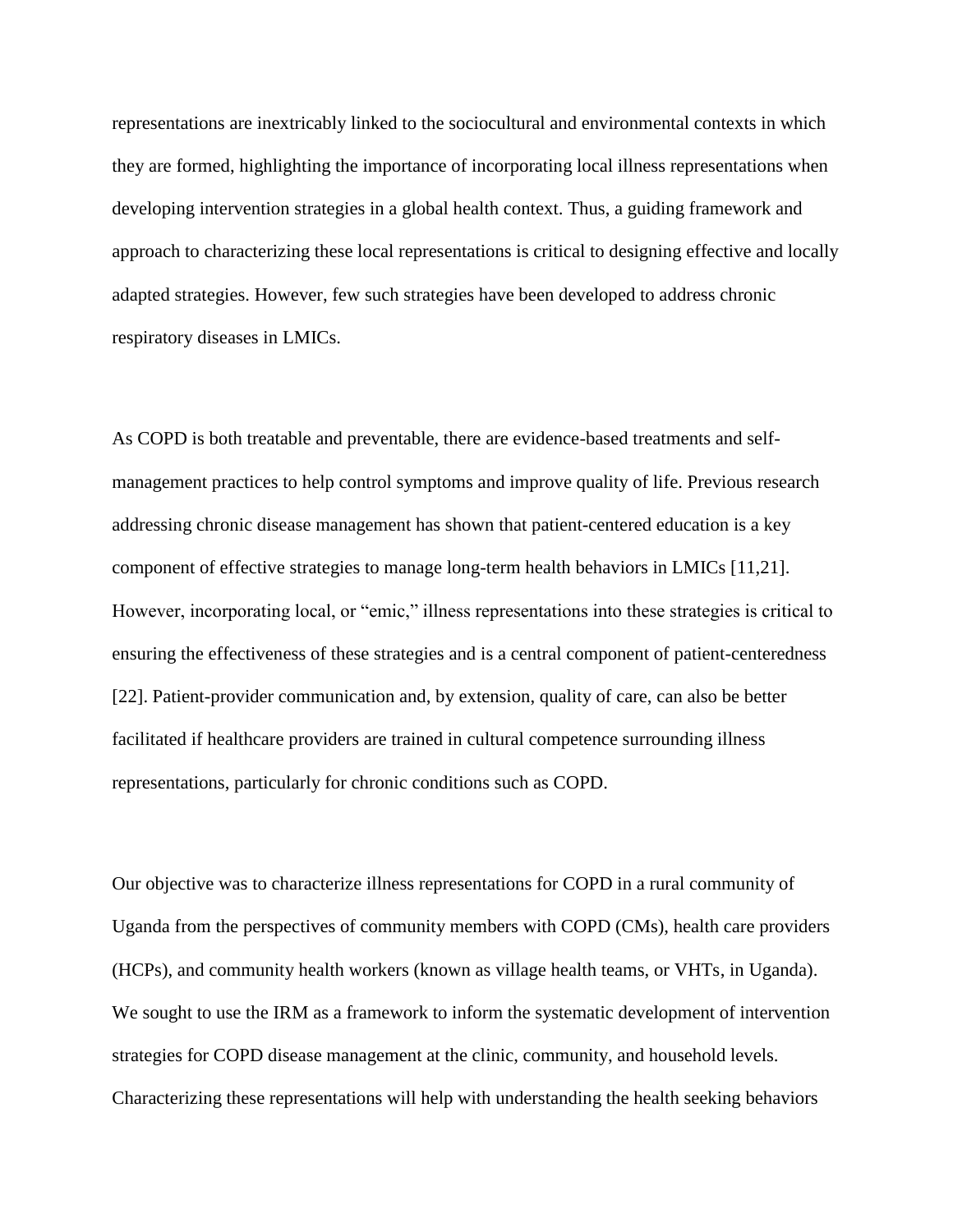and management practices in the context of the Ugandan social, cultural, and health system environments, with the ultimate effect of improving the effectiveness of patient-centered educational interventions and facilitating communication between medical professionals and local community members surrounding chronic lung disease. Moreover, this analysis demonstrates the benefit of using IRM to inform the development of COPD studies in LMIC settings.

## **Methods**

## *Study Design*

The purpose of this formative qualitative research study was to inform a multi-center, community health worker-based COPD self-management intervention trial in Uganda, Peru, and Nepal [23]. We sought to understand illness representations for COPD from the perspectives of three stakeholder groups.

Eligibility for participation in the Uganda arm of the study was ascertained by the following criteria: CMs had to live in Nakaseke and had been identified as having COPD (FEV1/FVC ratio below the lower limit of normal as per spirometry testing) in a prior, population-based study (Lung function in Nakaseke and Kampala, or LiNK) [24]. Participants in the LiNK study were randomly selected from a community census, and all participants in the study underwent spirometry; thus, CMs were largely representative of individuals with COPD in the overall population of Nakaseke. HCPs and VHTs had to be above 18 years of age and have worked in Nakaseke for at least one year prior to enrollment.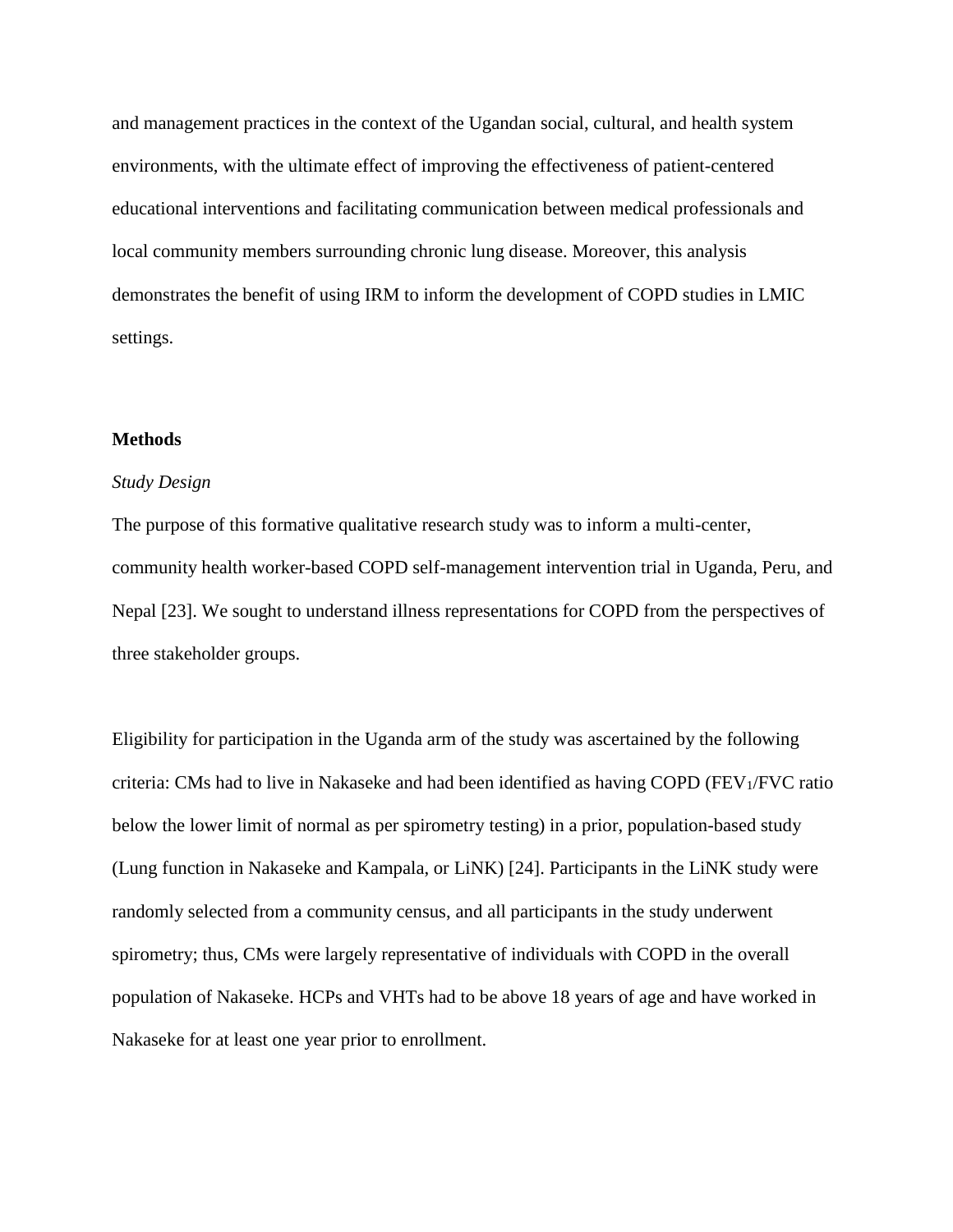The study was approved by the Institutional Review Boards at University College London in London, UK, the Bloomberg School of Public Health, Johns Hopkins University in Baltimore, US, and the Makerere School of Medicine Research Ethics Committee and the Uganda National Council for Science and Technology in Kampala, Uganda.

#### *Study Setting*

The district of Nakaseke, Uganda, is located 70 kilometers north of Kampala – Uganda's largest and capital city. Interviews were conducted throughout Nakaseke district, a rural district composed of 15 sub-counties. Data collection sites included four government-sponsored health facilities, one private clinic and two private pharmacies. For interviews conducted with VHTs and CMs, data collection took place in private homes.

In Uganda, VHTs comprise the first line of care for individuals living in rural communities with limited healthcare resources. VHTs are a major component of the country's decentralized approach to delivering essential health services. The VHT strategy was established in 2001 to address the disparities in community health care delivery and to encourage communities to assume a more active role in improving delivery of health services at the community and household levels [25]. VHTs are either male or female adult volunteers, constitute a range of education levels, and are selected among members of their communities based on established government guidelines [26]. VHTs are unpaid volunteers that receive incentives such as job training, certificates, t-shirts, bags, etc. in exchange for their duties. District health systems are responsible for training VHTs in health promotion, service delivery, community participation, and empowerment strategies.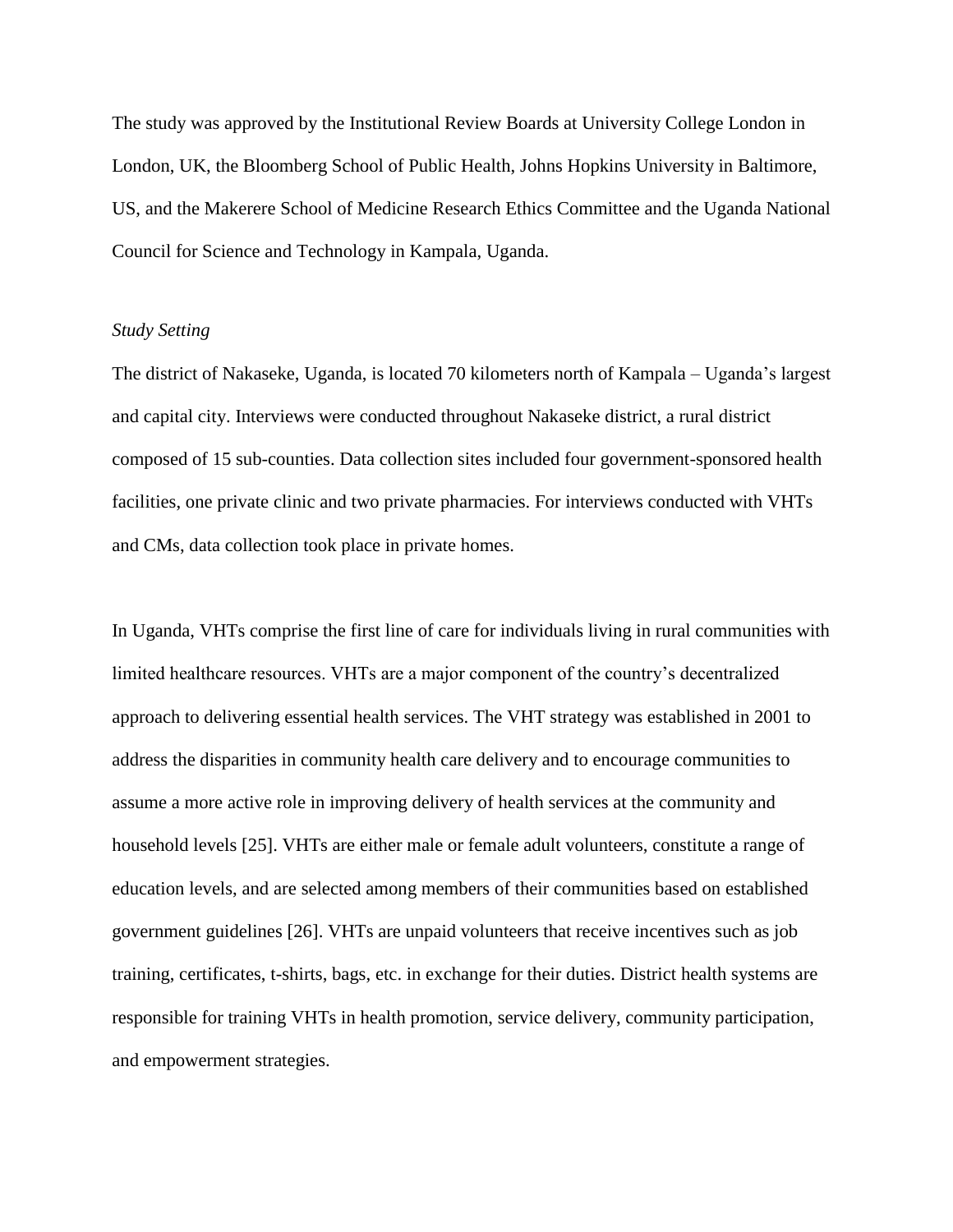## *Sampling and recruitment*

From August to October 2017, we conducted a total of 40 semi-structured in-depth interviews (IDIs) - 16 IDIs with HCPs and 12 interviews each with VHTs and CMs. We purposively selected CMs to target the most information-rich cases and achieve maximum variation on sex, age, and geographic distribution. Additionally, purposive sampling was used to identify HCPs and VHTs that were known to treat and work with non-communicable diseases (NCDs). Snowball sampling was used to recruit additional HCPs and VHTs. We obtained oral informed consent from HCPs and written informed consent from CMs and VHTs.

#### *In-depth interviews*

Eleven IDIs were conducted in English, and the remaining 29 IDIs were conducted by supervised local research assistants in the local language of Luganda. Interviews ranged from twenty minutes to one hour. All interviews were audio-recorded and transcribed by members of the research team. Interviews conducted in Luganda were translated and transcribed directly into English. Field notes and memos were recorded after the interview to expand upon each interaction.

Interviewers used three separate semi-structured interview guides for each group (HCP, VHT, CM). Each guide consisted of open-ended questions regarding understanding and perception of NCDs. Interviewers used probes to expand upon COPD experiences, causes, diagnosis, treatment, and management.

#### *Data Analysis*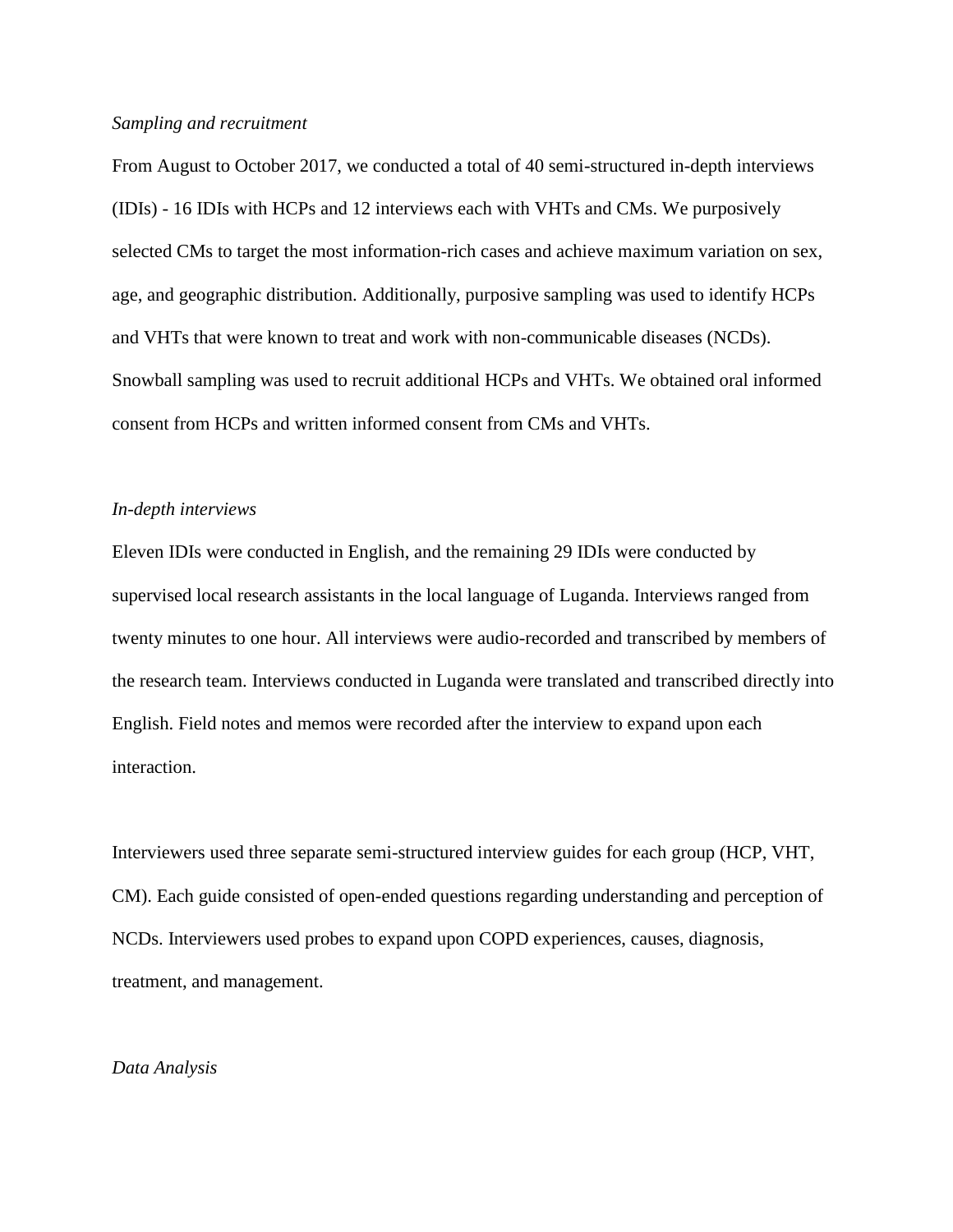Two members of the research team reviewed each transcript for quality control by reviewing transcription completeness and comparing to the audio recording. Through iterative team discussion and reflection, a codebook was developed using Grounded Theory [27]. Dedoose software version 8.0.35 (Socio Cultural Research Consultants, LLC, Los Angeles, CA) was used to organize and code the data [28]. Topical codes included: language used to describe respiratory distress and/or COPD; causes, symptoms, diagnosis, management, and treatment of COPD; physical, financial, and social barriers to care; facilitators to care; and interactions among CMs, VHTs and HCPs. After coding transcripts, the IRM emerged as a framework that could be used to frame the illness experiences of individuals living with COPD. We thus used the five dimensions of the IRM to guide presentation of our results.

### *Terminology*

We use the term "COPD" throughout this manuscript to refer to a biomedically defined set of progressive lung pathologies causing limitation of air flow, daily symptoms and activity limitation, and intermittent periods of worsening symptoms. However, the purpose of this analysis was to describe the *local terms and understandings* that are used by community members, VHTs, and health providers in the rural Ugandan context to refer to the same or similar conditions, regardless of whether they also use the term "COPD" to describe them.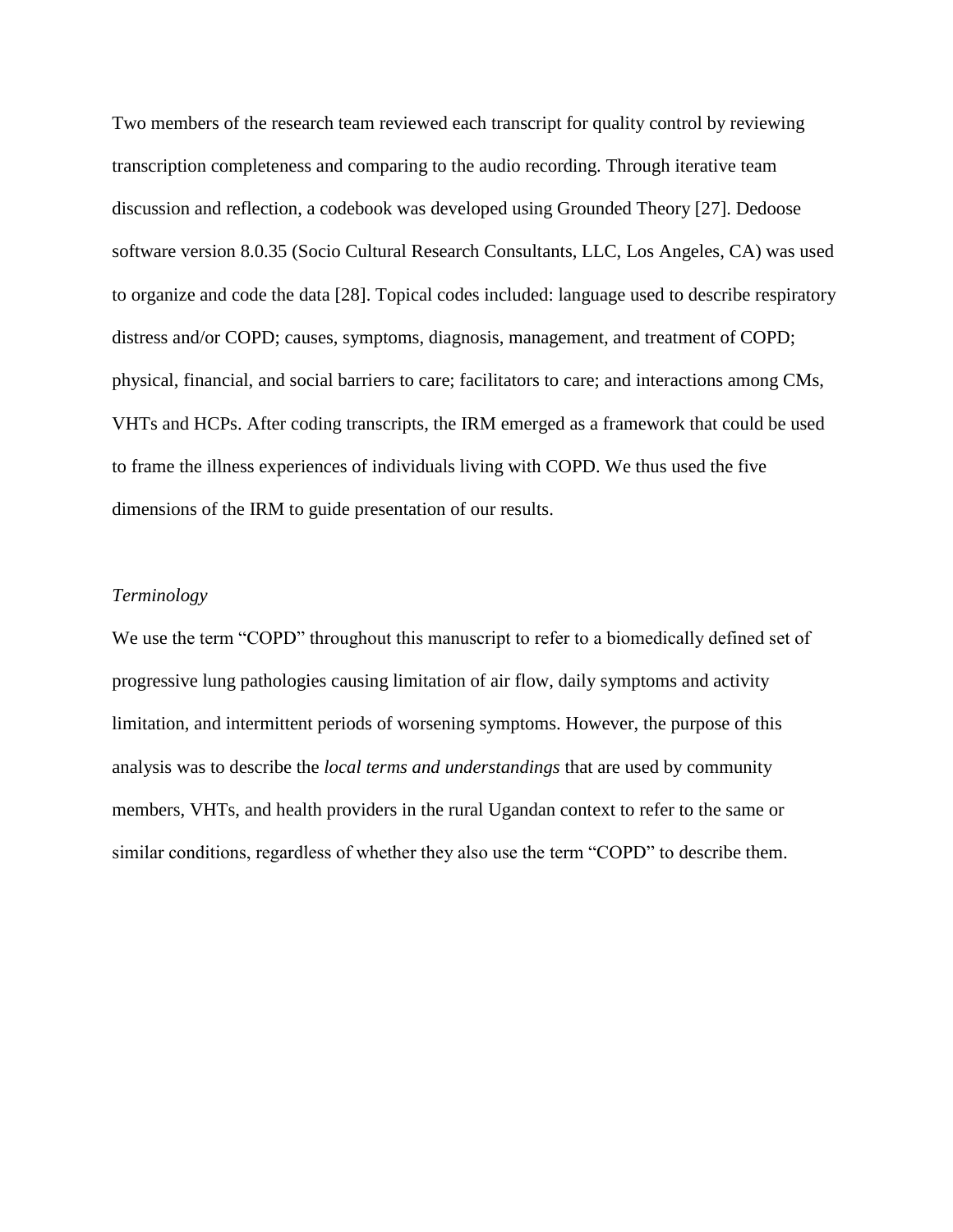## **Results**

## *Study Sample*

We obtained informed consent from 40 individuals in Nakaseke. The study team interviewed 12

CMs, 12 VHTs, and 16 HCPs. CMs ranged in age from 45 to 80 years old and VHTs ranged in

age from 25 to 57 years old. HCPs represented a variety of professions within the medical sphere

(Table 1).

| raoic reporto acinographic actans or respondents |             |             |             |
|--------------------------------------------------|-------------|-------------|-------------|
| $N=40$                                           | <b>CMs</b>  | <b>VHTs</b> | <b>HCPs</b> |
|                                                  | $n=12$      | $n=12$      | $n=16$      |
| <i>Sex</i>                                       |             |             |             |
| Female                                           | 7(58.3%)    | 7(58.3%)    | 10(62.5%)   |
| Male                                             | 5(41.7%)    | 5(41.7%)    | 6(37.5%)    |
| Age (years)                                      |             |             |             |
| 41-50                                            | $6(50.0\%)$ | $1(8.3\%)$  |             |
| 51-60                                            | $1(8.3\%)$  | $3(25.0\%)$ |             |
| 61-70                                            | $3(25.0\%)$ | $4(33.3\%)$ |             |
| >70                                              | 2(16.7%)    | $4(33.3\%)$ |             |
| Occupation                                       |             |             |             |
| Medical Officer <sup>*</sup>                     |             |             | $1(6.3\%)$  |
| Clinical Officer**                               |             |             | 5(31.3%)    |
| <b>Clinical Officer Student</b>                  |             |             | $1(6.3\%)$  |
| Nursing Officer***                               |             |             | $1(6.3\%)$  |
| Enrolled Nurse****                               |             |             | $3(18.8\%)$ |
| <b>Nursing Student</b>                           |             |             | $2(12.5\%)$ |
| Pharmacist                                       |             |             | $1(6.3\%)$  |
| Drug Dispenser                                   |             |             | $2(12.5\%)$ |

**Table 1. Socio-demographic details of respondents** 

\*A medical officer holds a Bachelor in medicine and surgery degree. Medical officers with experience typically supervise clinical officers [29]. \*\*A clinical officer has diploma in Clinical Medicine and Community Health, which are sometimes referred to as physician assistants in other settings. These biomedical providers practice in both rural and urban settings in Uganda [30].

\*\*\*A nursing officer holds a Bachelor's degree in nursing and manages the delivery of nursing care in health centers and the community.

\*\*\*\*An enrolled nurse assists a nursing officer holding an Enrolled or Comprehensive Nursing Certificate.

## *Identity*

Overall, we found that CMs in most cases did not assign a singular label to their condition, but rather used symptom-related terms. The most commonly mentioned symptoms among CMs were chronic cough  $(n=30)$  and suffocation  $(n=13)$ , along with chest pain, headache, and fever. VHTs  $(n=6)$  and HCPs  $(n=5)$  also used the word "suffocation" when probed about symptoms they treat for individuals presenting with chronic respiratory diseases.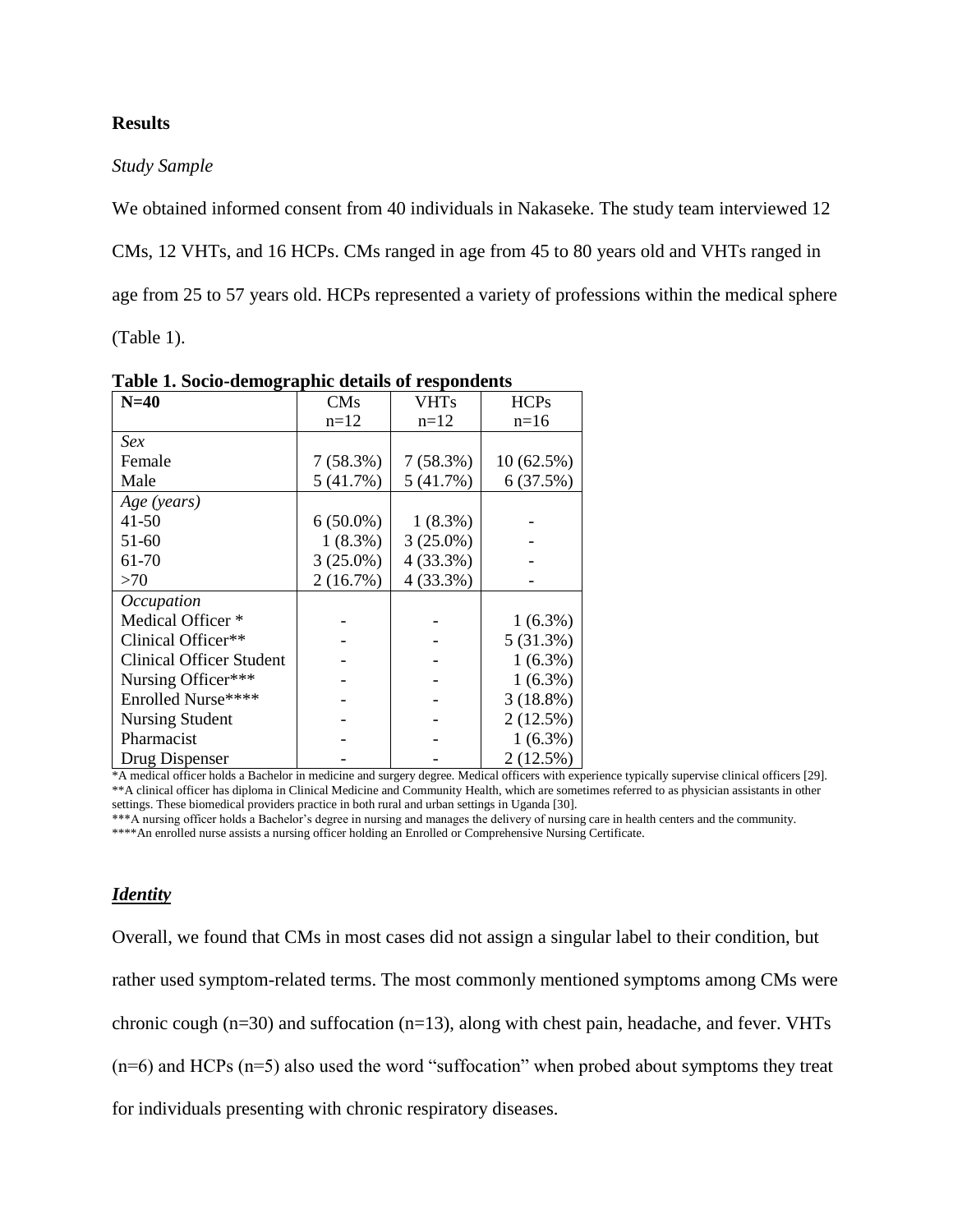No CMs were familiar with the term COPD, and there was no direct translation for COPD in the local language of Luganda. Rather, the term 'kifuba' is an emic term referring to symptoms of respiratory distress, particularly cough and TB.

"Here in our community, a person who is always in smoke gets flu. When someone stays in a smoky environment, he gets what they call cough, what is called TB here in our community... It is what we call 'kifuba.'" [CM, Male, 59 years old]

Many HCPs and a few VHTs were familiar with the term COPD from their prior medical training. Twenty-seven out of 40 HCP, VHT, and CM participants used terms for respiratory diseases that were more clearly recognized in the community, such as asthma, tuberculosis, pneumonia, bronchitis, fibrosis, and the flu, to describe COPD.

## *Cause*

Informants described several causal mechanisms of COPD and recurring breathing illnesses. These factors can be categorized into *controllable* and *uncontrollable* factors. The most common controllable factors included smoking (n=25) and exposure to indoor air pollution and biomass smoke (n=17). The most common uncontrollable causes of COPD according to stakeholders included weather and temperature (n=25), witchcraft (n=9), and heredity (n=7).

### *Controllable factors*

Smoking cigarettes was the most common cause of respiratory disease mentioned by all stakeholder groups (CMs  $(n=7)$ , HCPs  $(n=8)$  and VHTs  $(n=10)$ ). CMs  $(n=5)$ , HCPs  $(n=12)$ , and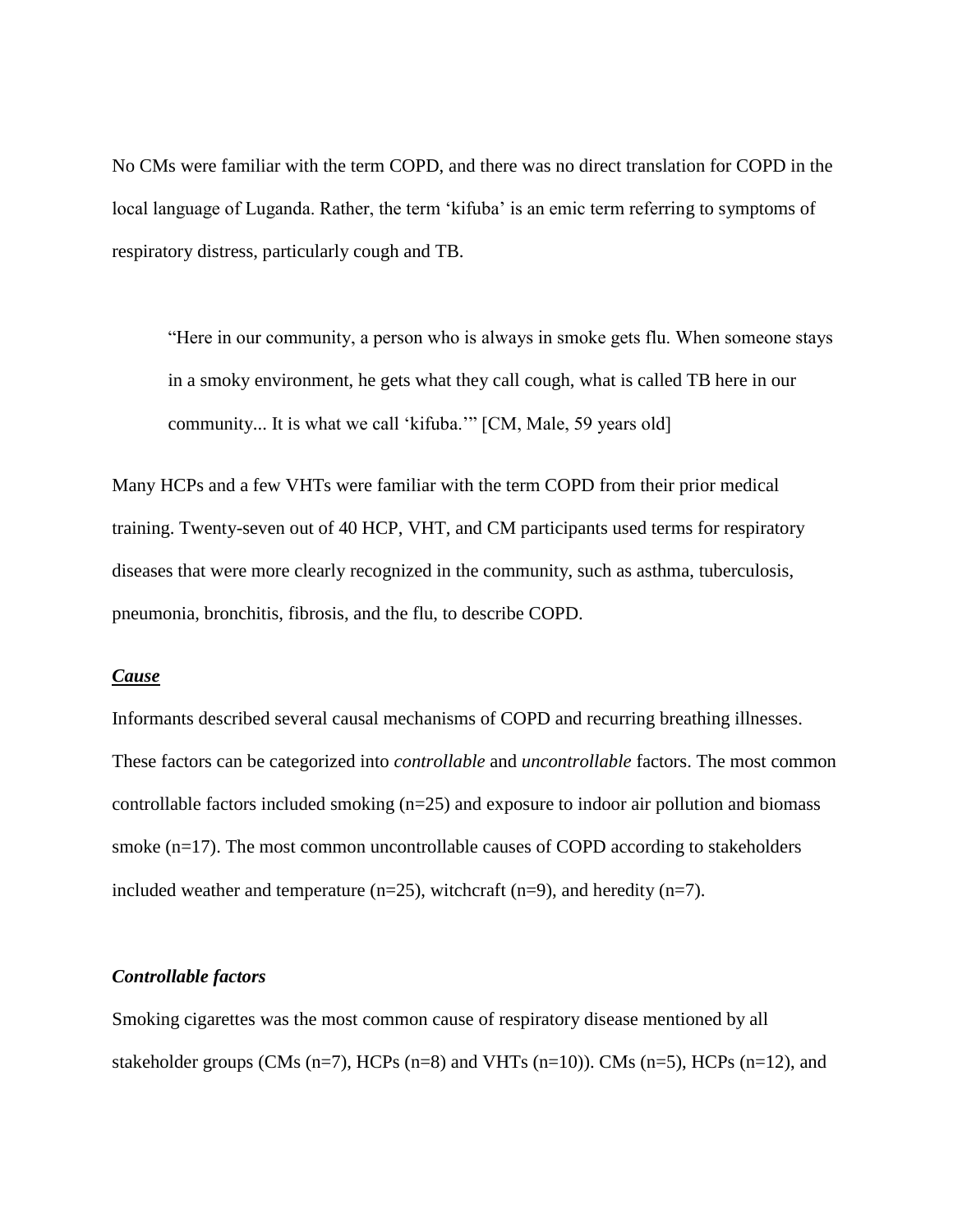VHTs (n=7) also explained that indoor air pollution and biomass smoke cause respiratory disease. One VHT described how daily activities, like cooking, could impact respiratory health.

"We [community members] also cook in kitchens that do not have enough aeration for smoke where you end-up inhaling and being suffocated by the smoke, things like that." [VHT, Female, 57 years]

### *Uncontrollable factors*

### *Weather and temperature*

Respondents across all three participant types attributed acute changes in respiratory symptoms to weather-related factors. Dust, colder weather, rain, and changing weather patterns were consistently cited by HCPs  $(n=5)$ , VHTs  $(n=4)$ , and CMs  $(n=6)$ .

"Every time the weather changes, they have a bad experience because it is painful and they are sick inside…when it's cold, when it's dusty, when it shines so much…you see the patient is disturbed." [VHT, Female, 38 years old]

"When I am sleeping, in my lungs I hear a sound, there is a sound from the lungs, when the cold wind comes... The smoke from the kitchen and when someone sweeps dust, I feel bad." [CM, Female, 45 years old]

*Witchcraft*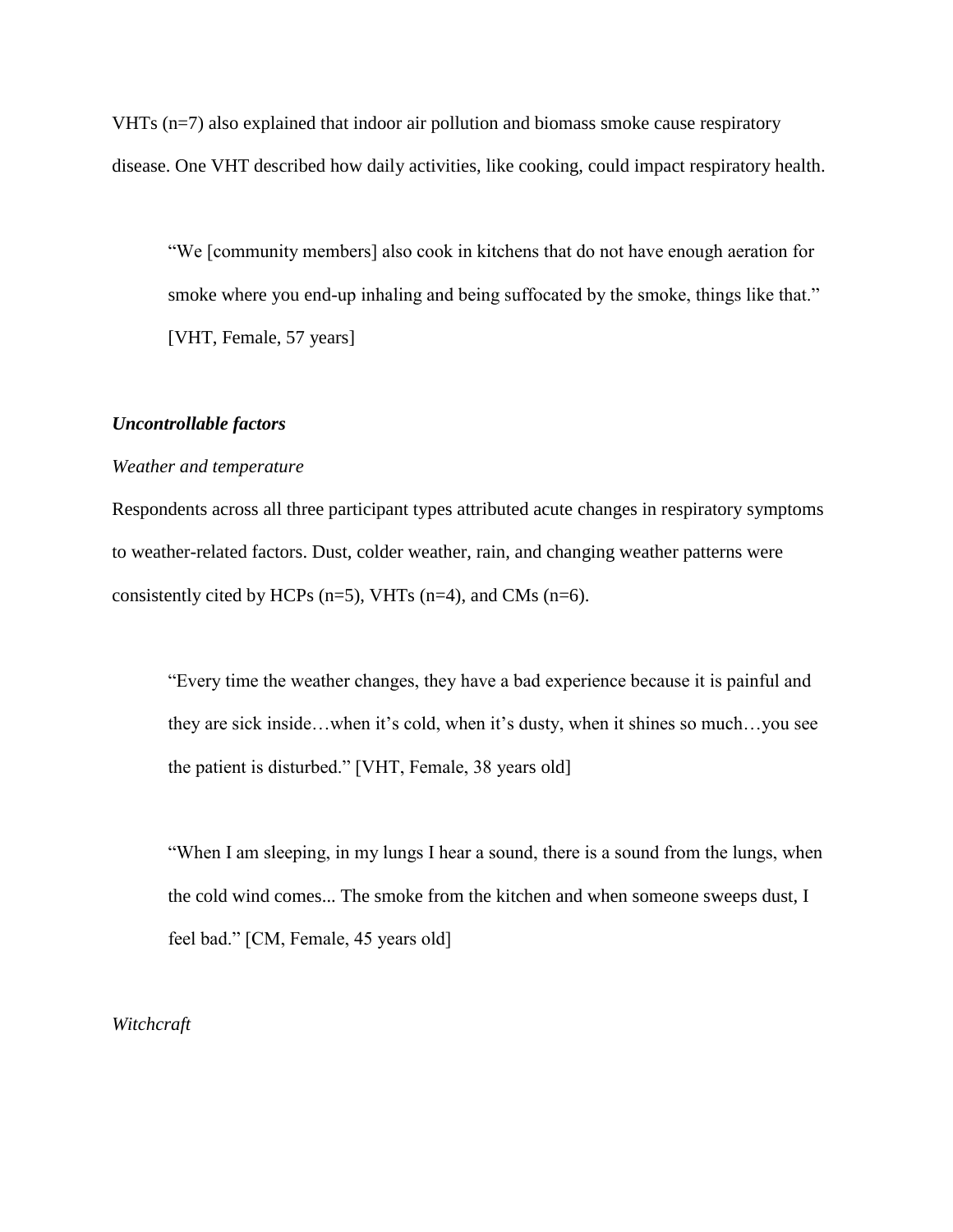Some HCPs  $(n=7)$  and VHTs  $(n=2)$  mentioned that individuals in the community understand their respiratory condition as being caused by external forces, such as charms, curses, or bewitching. Providers ( $n=4$ ) and VHTs ( $n=2$ ) suggested that the connotative relationship of witchcraft with respiratory symptoms contributed to delays or refusals in health-seeking behaviors within the community.

"If you do not follow up very well they die because most of them think it is witchcraft… When you tell them 'let us go to the facility for management' still some people are hesitant to doing what they have been advised to do. They are so reluctant and they just tell you, *'oba nfa, nfe! lino ddogo'* meaning 'let me die if I have to! This is witchcraft.'" [VHT, Female, 52 years old]

However, no CMs mentioned bewitching when asked about the source of their respiratory distress when interviewed.

### *Heredity*

Some HCPs ( $n= 2$ ) and CMs ( $n= 5$ ) described genetics or heredity as an additional risk factor for COPD. One CM explained that a healthcare provider said COPD was inherited:

"And [my healthcare provider] told me this disease [COPD], he did not place any machine on me or anything, he told me that cough is in the blood [inherited]. And I explained to him that I have taken every kind of medicine but the cough has done what?... And he told me that disease is in the blood [inherited]." [CM, Female, 63 years]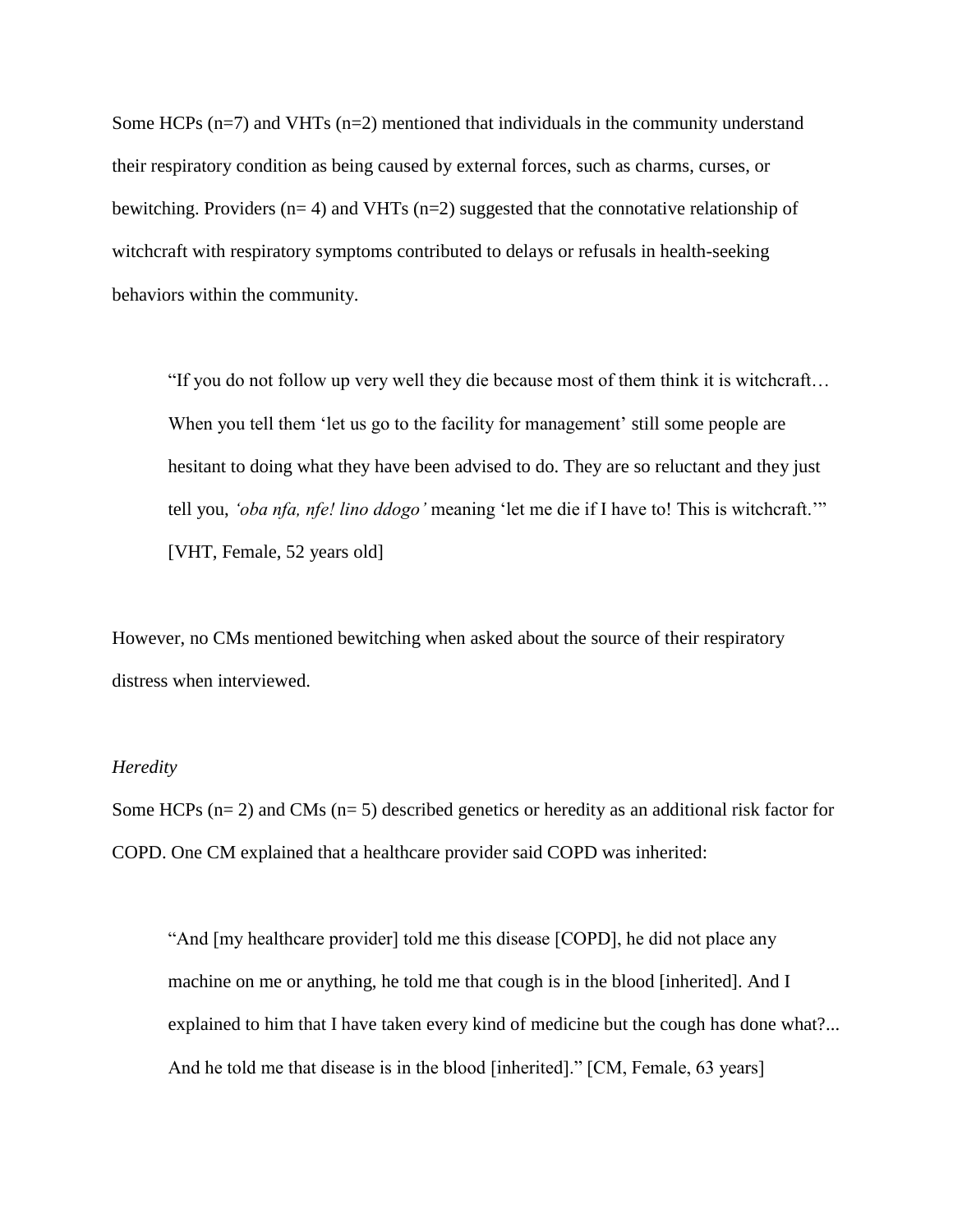## *Timeline*

CMs conceptualized their respiratory condition by referring to both acute and chronic aspects of their disease. Several CMs described their respiratory condition as a prior acute illness that had persisted inside the body. For example, one respondent described his symptoms as "the flu that never leaves you" [CM, Male, 59 years old].

Some CMs (n=5) reported the transition of their illness from acute, isolated episodes to chronic, long-term symptoms. Participants explained how recurring symptoms were one of the key factors to drive treatment seeking.

"Back then I would get the usual cough, and even when I did not go to the hospital, it would get cured. But nowadays, it gets cured, but not for a long time. I can buy medicine and take it for like two months and then it comes again." [CM, Male, 47 years old].

For many CMs, the persistence of these symptoms over time was a defining feature of the condition. Another common trend among participants who sought out providers for their respiratory illness, was the increasing severity of symptoms over time.

"It has been a long time really but some time back it really got worse. I got cough and coughed for a long time…I would feel hot without sweating but my body would feel hot. This happened for some time and I just thought I was going to get TB and [so] I went for a checkup." [CM, Female, 80 years old]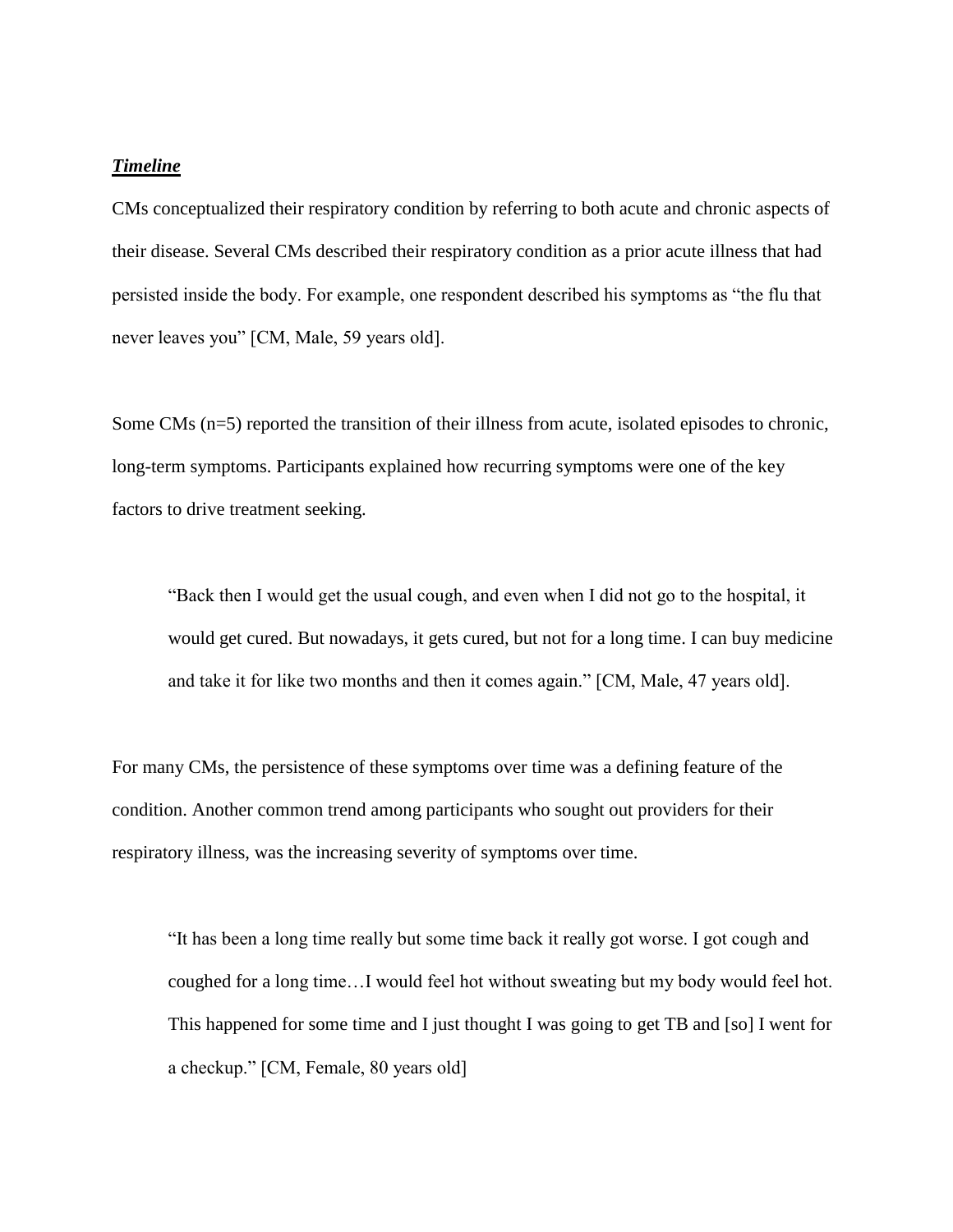HCPs and VHTs focused more on the chronic nature of these symptoms when defining COPD. HCPs (n=8) and VHTs (n=2) also expressed that persisting symptoms drove individuals with respiratory distress to seek treatment.

## *Consequences of illness*

CMs described multiple ways in which their illness affects daily life through physical manifestations such as poor sleep and reduced energy levels to complete housework and laborassociated activities, such as gardening and farming, that participants depend upon for income.

"I do not have energy. I no longer have enough energy…I was about to get out of [the garden]…slowly, slowly, I do so little now, so little because of feeling weak… I overwork my body, then you feel like eh, you feel dizzy." [CM, Female, 62 years].

CMs also described social consequences of their illness. Because of the strong association of cough with contagious illnesses such as TB, CMs  $(n=5)$ , HCPs  $(n=4)$ , and one VHT discussed fear of contagion. One CM described how this fear of contagion has led to stigma and social isolation.

"It used to affect me a lot when someone dies in the community, I could not go [to the funeral] because of the way in which I was always coughing… When I am among people, I would cough and saliva would come in my mouth and there is nowhere for me to spit when I am among people." [CM, Female, 63 years old]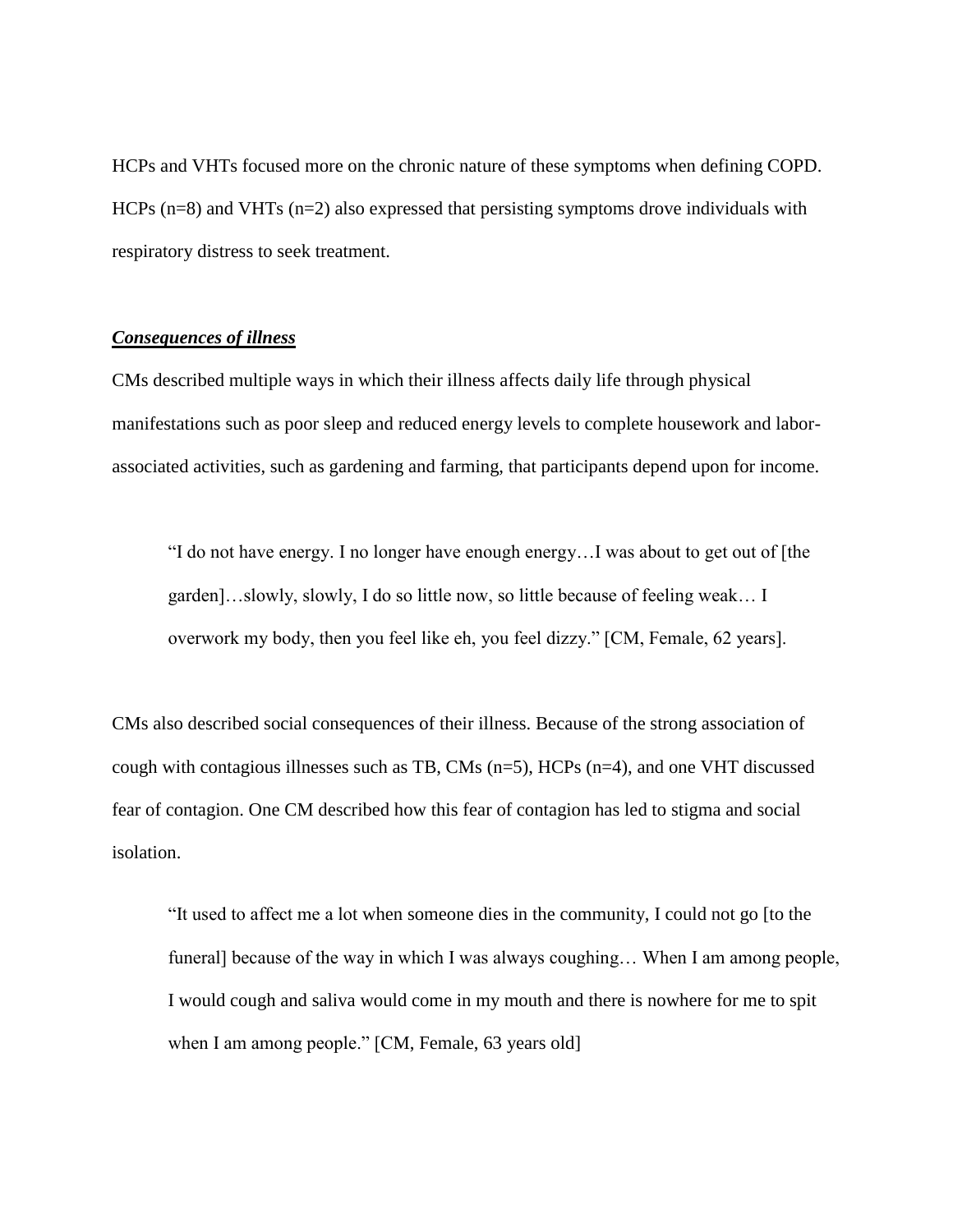Similarly, one CM expressed that symptoms of COPD, such as coughing, affect her social interactions.

"From the time [my roommate] chased me away, [community members] mistreated me so much and I felt bad. Now there they really discriminated against me…because of the cough." [CM, Female, 48 years]

One VHT further explained stigma surrounding COPD for community members.

"Because people have been having stigma and isolation thinking they will also contract this disease [COPD] where people say, "ogufuba gwe gwantama tegugenda kunkwatira bwerere" meaning am fed up of this person's cough I don't want to get it." [VHT, Female, 42 years]

## *Control (COPD Prevention and Management)*

Participants in all three categories explained using both biomedical and traditional methods to both prevent and treat COPD. HCPs, VHTs, and CMs discussed barriers to treatment as well as the role that prevention plays in COPD treatment strategies.

HCPs commonly described advising individuals with respiratory distress to avoid certain risk factors, such as smoking cigarettes, exposure to smoke resulting from combustion of biomass, or outdoor air pollution.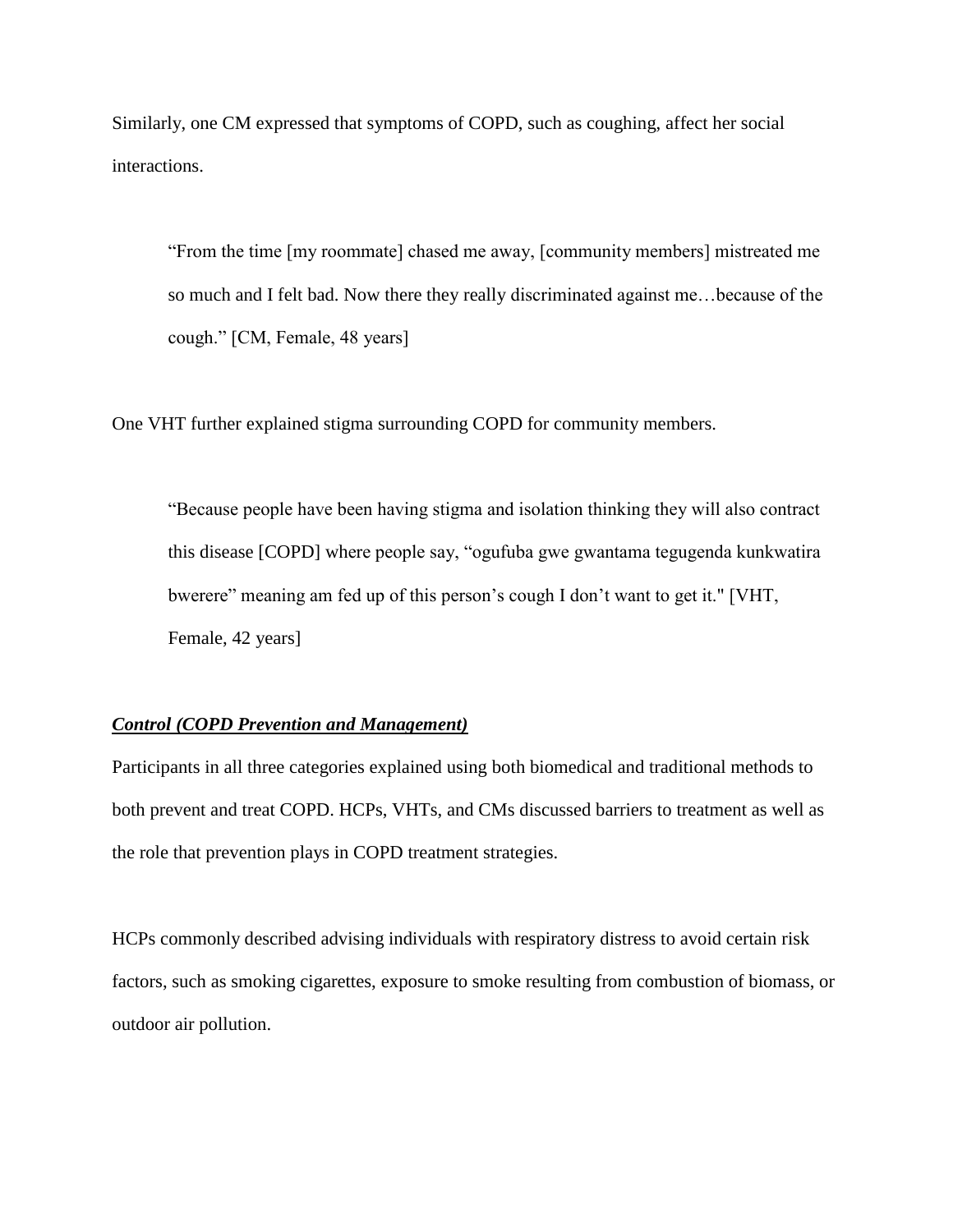"The chronic ones, we advise them, in most cases, it is aggravated by the smoke. So, you tell them to do away with that smoke. To avoid that pollution. So that is the advice we usually give them." [HCP, Clinical Officer, Female]

"You do not be around lots of smoke...you do not stay around where there is lots of smoke. And this dust, it also should be reduced." [CM, Female, 63 years]

All three respondent groups also reported significant barriers to receiving diagnosis and treatment. These included lack of awareness of COPD, lack of diagnostic equipment, limited availability of COPD medications, high cost of COPD medications, and lack of transport to health centers (HCPs  $(n=9)$ , VHTs  $(n=11)$ , CMs  $(n=7)$ ).

"It [chronic cough] can make someone die. If someone is poor, you don't have money to get better treatment, you end up losing your life...what they do is they go to the main hospital, but no medication, so they just tell you to go to the hospital and you go home. No money." [HCP, Dispenser, Female]

"I can get this disease [COPD] and I have to go [to] the health provider but I do not have money. Now what do I do because of transport that would get to the hospital quickly? Maybe in the night, I can run short of breath and the cough makes it difficult for me but…transport may be difficult for me." [CM, Female, 45 years]

HCPs and VHTs mentioned that individuals experiencing respiratory symptoms prefer to initially seek out treatment from herbalists or traditional providers and visit providers at health facilities "as a last resort" [HCP, Male, Student Clinical Officer] when herbal treatments do not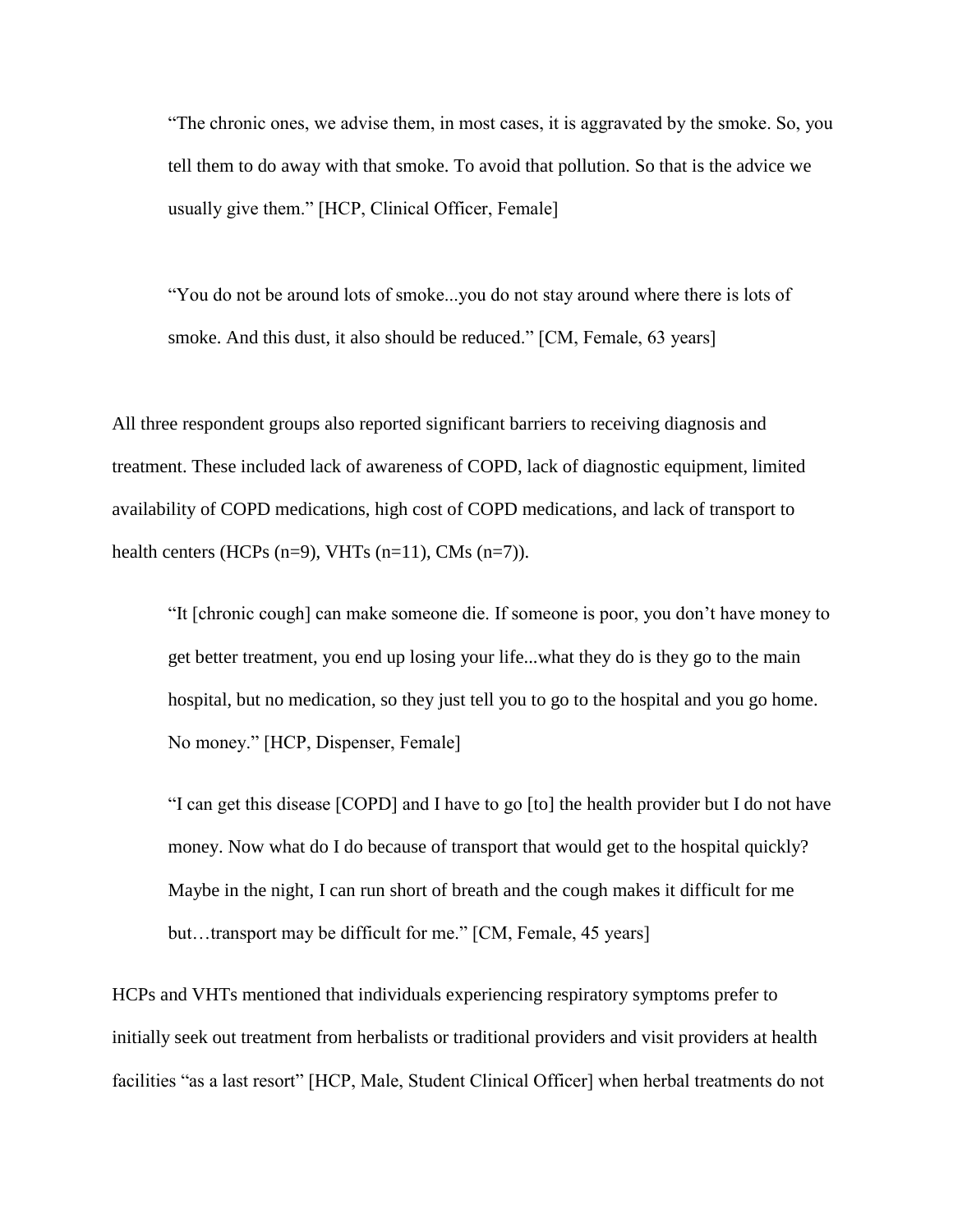work. Some CMs reported using both herbal treatments from traditional providers and medications prescribed by allopathic providers to treat their symptoms.

Aside from herbalists, other traditional practices included providing an offering to a traditional healer to alleviate curses or charms. More so, "smoking [out the curse] ...covering someone in a blanket smoking them" [HCP, Male, Clinical Officer], was a mentioned practice for respiratory disease treatment, such as COPD. It involves an individual putting their head under a blanket over a fire. The provider explained: "People with COPD...they go and smoke them...steaming them with the pure smoke that contains a lot of carbon...they [community members] think the smoking will chase the bad something [external forces]." [HCP, Male, Clinical Officer]

Although most HCPs (n=9) did not believe that COPD was caused by external forces, such as witchcraft, many HCPs continued to recommend both traditional and biomedical practices to individuals suffering from respiratory distress.

### **Discussion**

We used the IRM as a framework to guide our understanding of local conceptions of COPD in a rural Ugandan community and their potential implications for clinical practice and educational intervention design. We found that COPD was not conceived as a distinct disease by CMs, but rather as a group of associated symptoms, or as other bio-medically defined conditions such as asthma or TB. Our results show considerable concordance among stakeholder groups in recognizing factors such as smoking and exposure to indoor and outdoor pollution as causal factors. However, HCPs and VHTs described CMs' belief in witchcraft as a reason for delaying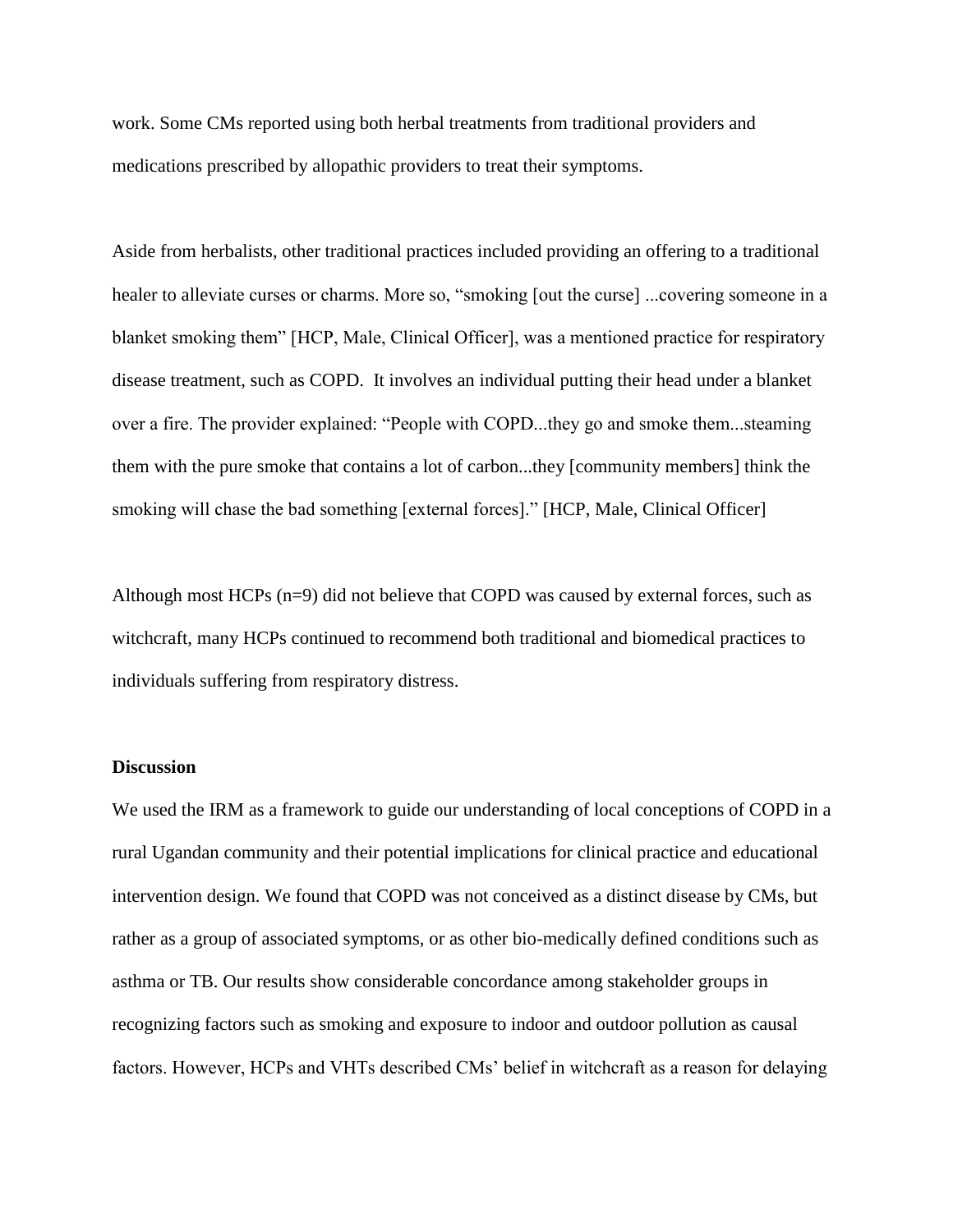care seeking for COPD. Our findings also highlight both the physical and social consequences of COPD and respiratory illness.

We found that CMs did not have a single label to describe COPD or to differentiate COPD from other respiratory illnesses. Similarly, there was no direct translation for COPD in the local language; rather, the emic term "kifuba" is used to describe cough related to COPD or other illnesses thought to originate from the chest. Our results differ from one study conducted in the United States, where individuals with the disease used a singular label such as "my COPD" or "my emphysema" to describe their disease [31]. This difference in strength of disease identity between U.S. and Ugandan populations is likely attributable in part to vast differences in local resources for diagnosing and treating COPD. Under current guidelines, diagnosing COPD requires resources for pulmonary function testing, which are almost non-existent in many LMICs, particularly in rural settings [32]. Thus, strengthening of health infrastructure for diagnosis and treatment of respiratory diseases in these communities also has the potential to strengthen disease identity and, consequently, health seeking and self-management behaviors for COPD.

An inconsistent local understanding of COPD in this context (in addition to an inconsistent clinical definition of COPD in both other LMICs and high-income countries) has important implications for delivery of effective intervention strategies. Studies of individuals with other conditions show that people who seek care for their illness are more likely to have a concrete identity and distinct label for their illness than those who do not [33,34]. Thus, strategies should focus on methods for empowering individuals to recognize symptoms, view their disease in a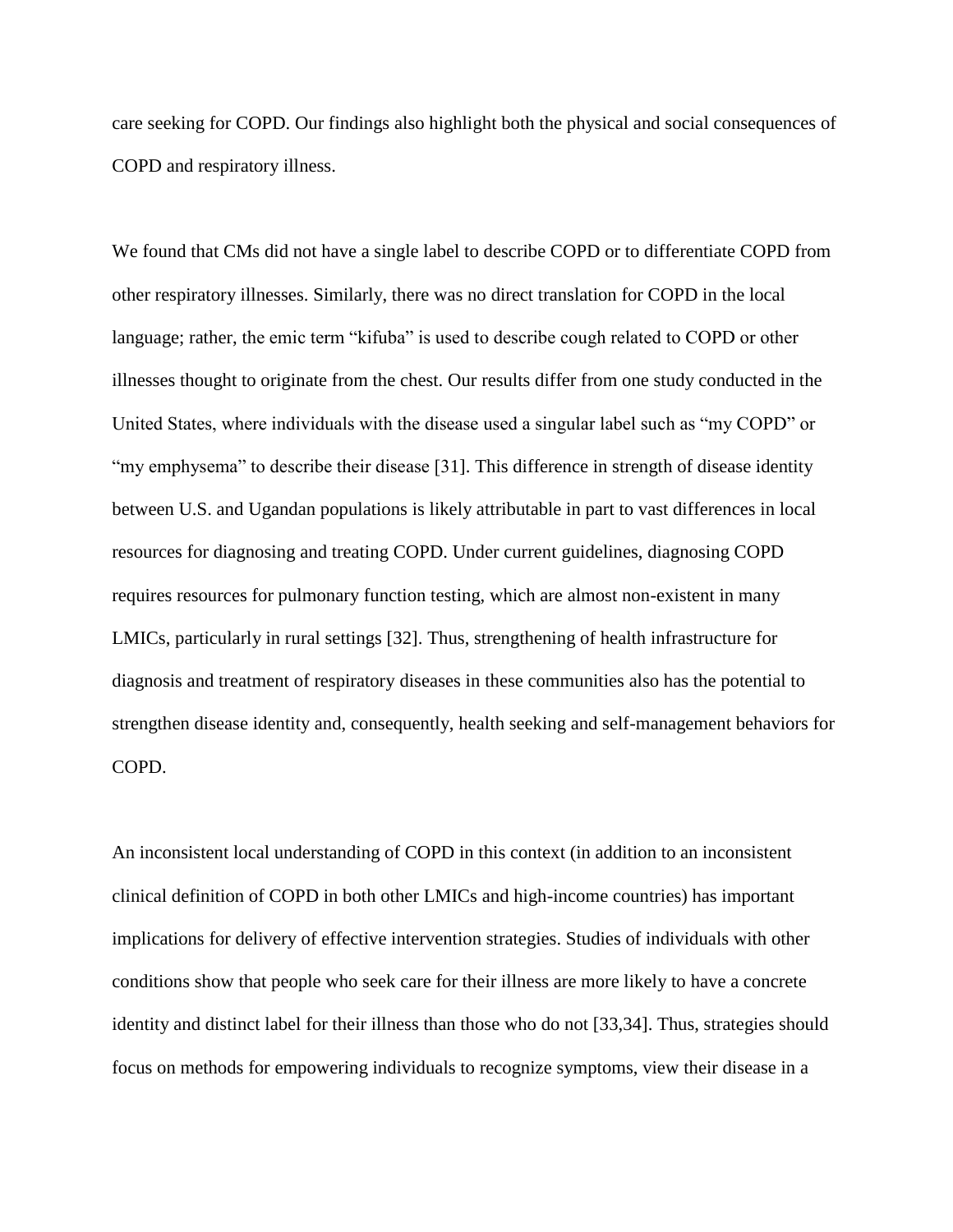cohesive manner, and differentiate them from other diseases with different biological underpinnings, such as TB or asthma. Action planning is one such strategy that, if adapted to a local context and combined with comprehensive education, could help strengthen COPD identity and encourage appropriate and timely health seeking behaviors [25]. At the same time, incorporating emic terms and leveraging local representations in the design of health education curricula is critical to fostering effective communication and health behavior change.

Perceived causes of respiratory illness were largely concordant across groups and included both controllable (smoking, exposure to indoor cooking smoke) and non-controllable (heredity, weather, witchcraft) factors. Patient-provider concordance has been shown to be associated with better patient care and outcomes and to have a positive impact on patient-provider communication [21,35,36]. Previous research conducted in Uganda has shown that better communication between patients and providers can increase confidence in self-management practices for individuals living with NCDs [37,38]. In contrast, communication challenges are often exacerbated in clinical interactions where there is a strong mismatch between patient and provider illness representations [39]. Identifying the cause of a disease as controllable or preventable can lead to positive risk reduction and prevention behaviors by increasing an individual's sense of agency and self-efficacy [40,41]. Perceived risk and level of self-efficacy are also important predictors of health seeking and self-management behaviors [42]. Educational strategies should therefore incorporate targeted messaging designed to encourage agency in selfmanagement of COPD. At the same time, strategies should consider the environmental barriers constraining an individual's ability to adopt self-management practices or receive access to basic tools and resources.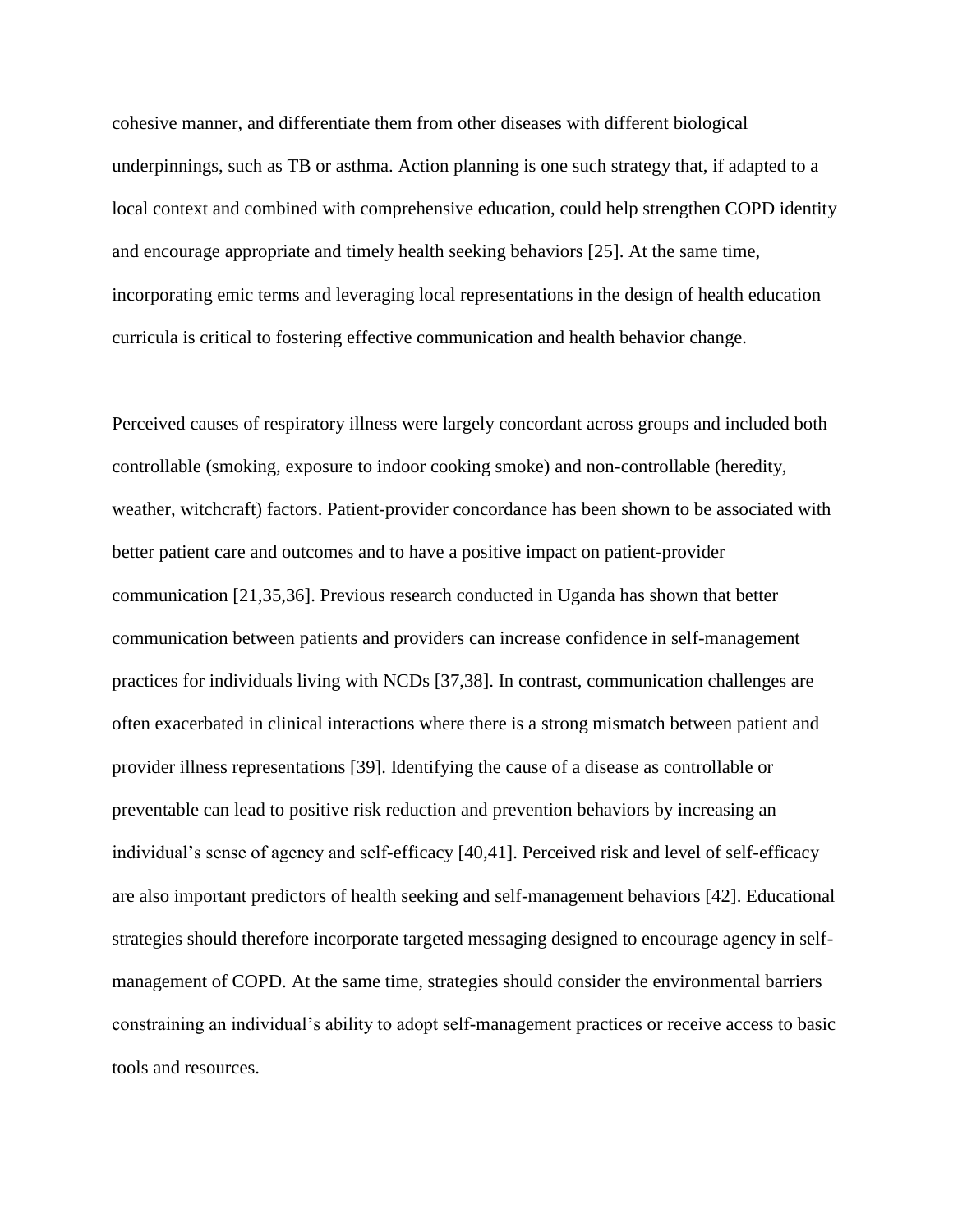In addition to physical consequences such as symptoms and lack of energy for daily activities, participants also reported consequences of their illness that were social in nature: stigma due to its being perceived as contagious, as well as social isolation. Stigma associated with COPD has also been shown to be associated with negative patient outcomes [43]. In high-income settings, much of the stigma, both internalized and external, surrounding COPD relates to the perceived controllability of an individual's smoking behaviors [43]. However, in LMIC settings such as Nakaseke with high TB incidence, the conflation of COPD with other infectious diseases such as TB appears to exacerbate the stigma experienced by individuals with non-communicable, chronic respiratory diseases that include cough as a major symptom. Health awareness campaigns and COPD intervention strategies should therefore emphasize the non-communicable nature of respiratory diseases such as COPD and asthma to distinguish these respiratory disease from diseases like TB. Home visits and support groups, which have been shown to be effective in reducing anticipated and internalized stigma for TB [44], may also be useful in reducing stigma for COPD in settings with high TB incidence.

Although our findings suggest that participants viewed their illness as containing both acute and chronic components, it was the chronic component of the disease (the recurring symptoms) that ultimately drove individuals to seek care. Many studies have demonstrated that holding an acute model for a biologically chronic condition can lead to lower levels of adoption and sustained use of self-management practices and routine care seeking, as well as delays in care seeking [19]. For example, Kaptein et al. demonstrated that individuals holding an acute model of illness were less likely to use their peak flow meter, a tool used for self-management of asthma, or to attend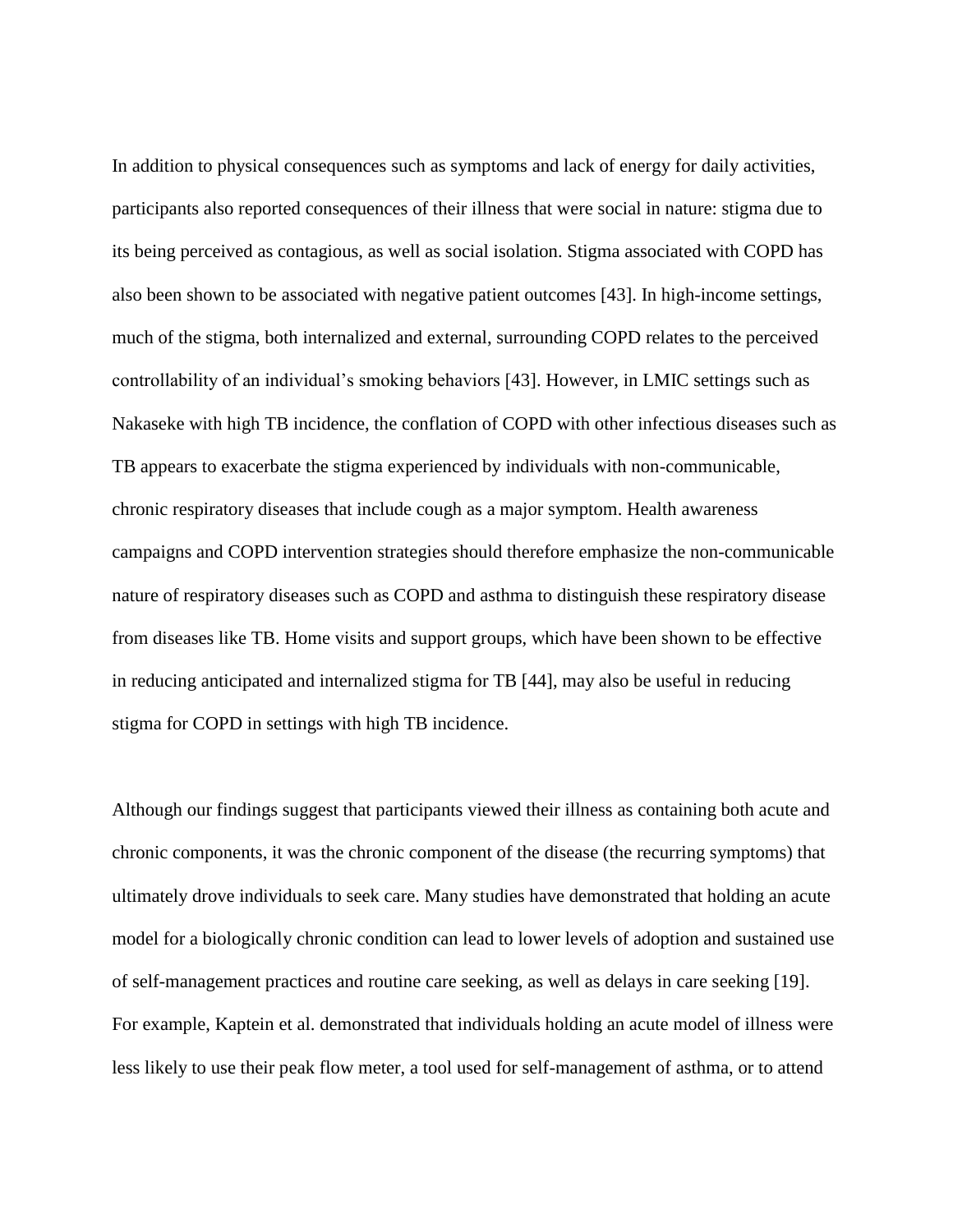routine clinic visits for asthma [45]. Alternatively, individuals with a longer time since diagnosis are more likely to view their condition as a chronic, long-term disease requiring regular treatment and follow-up [46]. Thus, effectively communicating the chronic nature of COPD, particularly in LMIC settings such as Uganda where diagnosis is limited, will be critical to incorporate into clinical practice and community-based intervention strategies for COPD.

Our results also reveal that individuals use both pharmaceuticals and complementary alternative medicine (CAM) when seeking treatment for respiratory symptoms. We found that in Nakaseke, individuals turn first to herbalists or traditional providers before visiting formal health facilities because herbalists and traditional providers are more accessible and well-known to community members. Yet, individuals commonly reported incorporating remedies from both types of providers into treatment. This is consistent with other research on use of CAM in Uganda [47]. The tendency to seek treatment from multiple providers should be considered when designing intervention tools that encourage certain care seeking behaviors.

While our analysis focuses largely on the illness representations of individuals, it is critical to acknowledge the dynamic interaction between one's external environment and how an individual conceptualizes their illness. Indeed, there are many environmental barriers to treatment that significantly impact the illness experience in Nakaseke from all three stakeholder perspectives and are important to consider when constructing an illness representation. These barriers include: lack of transport to health facilities and inability to afford medications (CMs); weak referral systems, ineffective forms of incentives, limited career advancement opportunities (VHTs); limited access to medications and diagnostic equipment (such as spirometers and peak-flow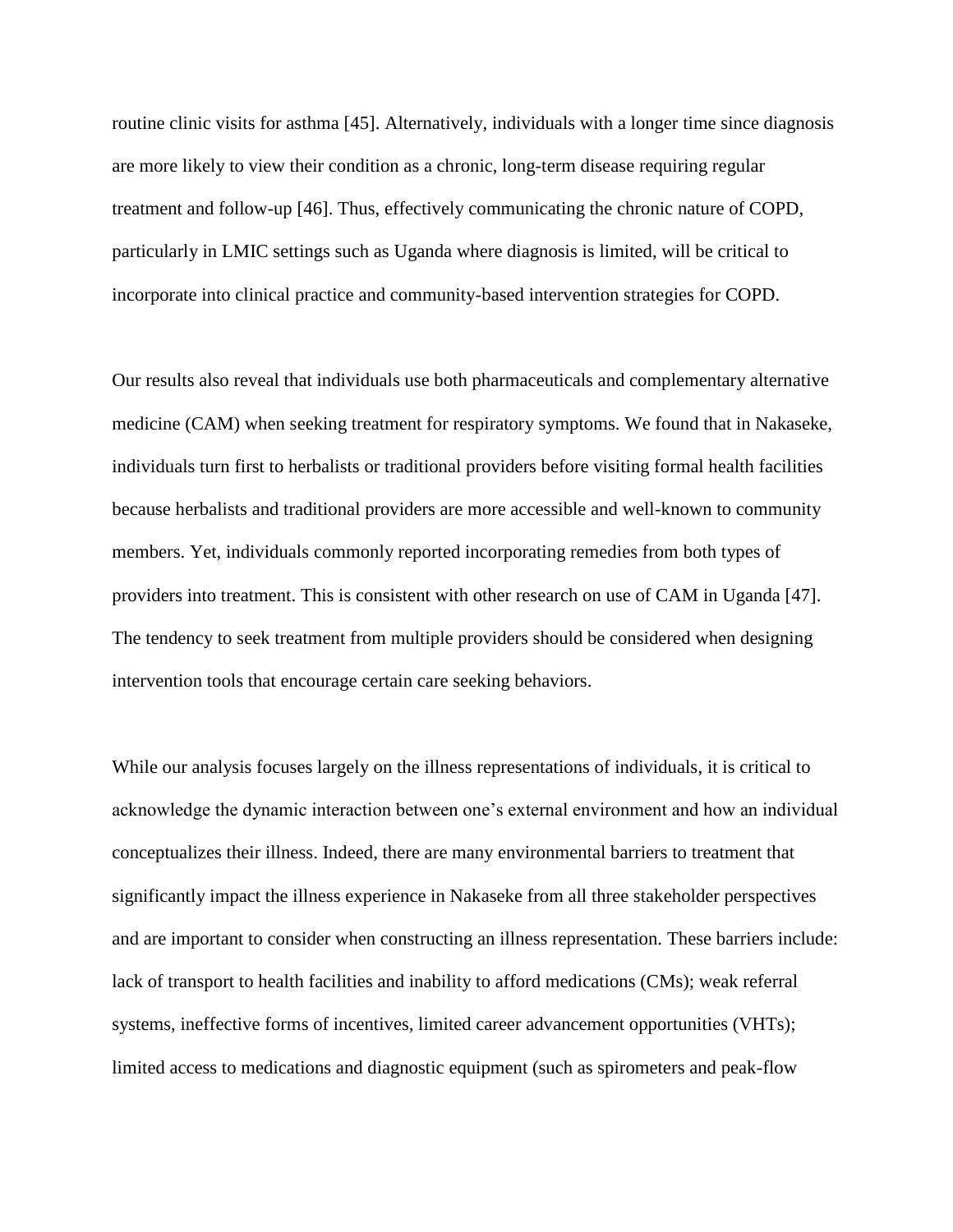measurements, both of which are costly and rarely available in low-resource settings) and poor patient-provider communication (HCPs) [13,26,32,48]. Previous research has also found these barriers in similar settings, which indicates that NCD management is influenced not only by the cognitive processing of the individual providing or receiving care, but also by the capacity of the health system. Thus, prior to implementing any future intervention strategies to address NCDs in LMIC settings, a thorough and systematic understanding of local barriers and facilitators to care is essential.

This study has some potential shortcomings. First, the majority of the data collected during IDIs was translated into English from audio-recordings of the interviews conducted in Luganda. It is possible that nuances and specific local terminology may have been lost in translation through the transcription processes. Second, the use of purposive sampling and snowball sampling to find HCPs and VHTs that treated individuals with NCDs may have yielded HCPs and VHTs with greater knowledge of NCDs and COPD. Likewise, CMs recruited to participate had COPD confirmed by prior spirometry testing in the LiNK study population based study in rural and urban settings in Uganda [49], and thus all participants had previously undergone lung function test. This implies some prior exposure to this procedure, which may not be representative of the larger community. Despite these limitations, this is the first study to explicitly examine illness representations of COPD in Uganda or other LMICs. This study benefits from the multiple stakeholder perspectives, which allows for a rich, multi-dimensional analysis of COPD representations.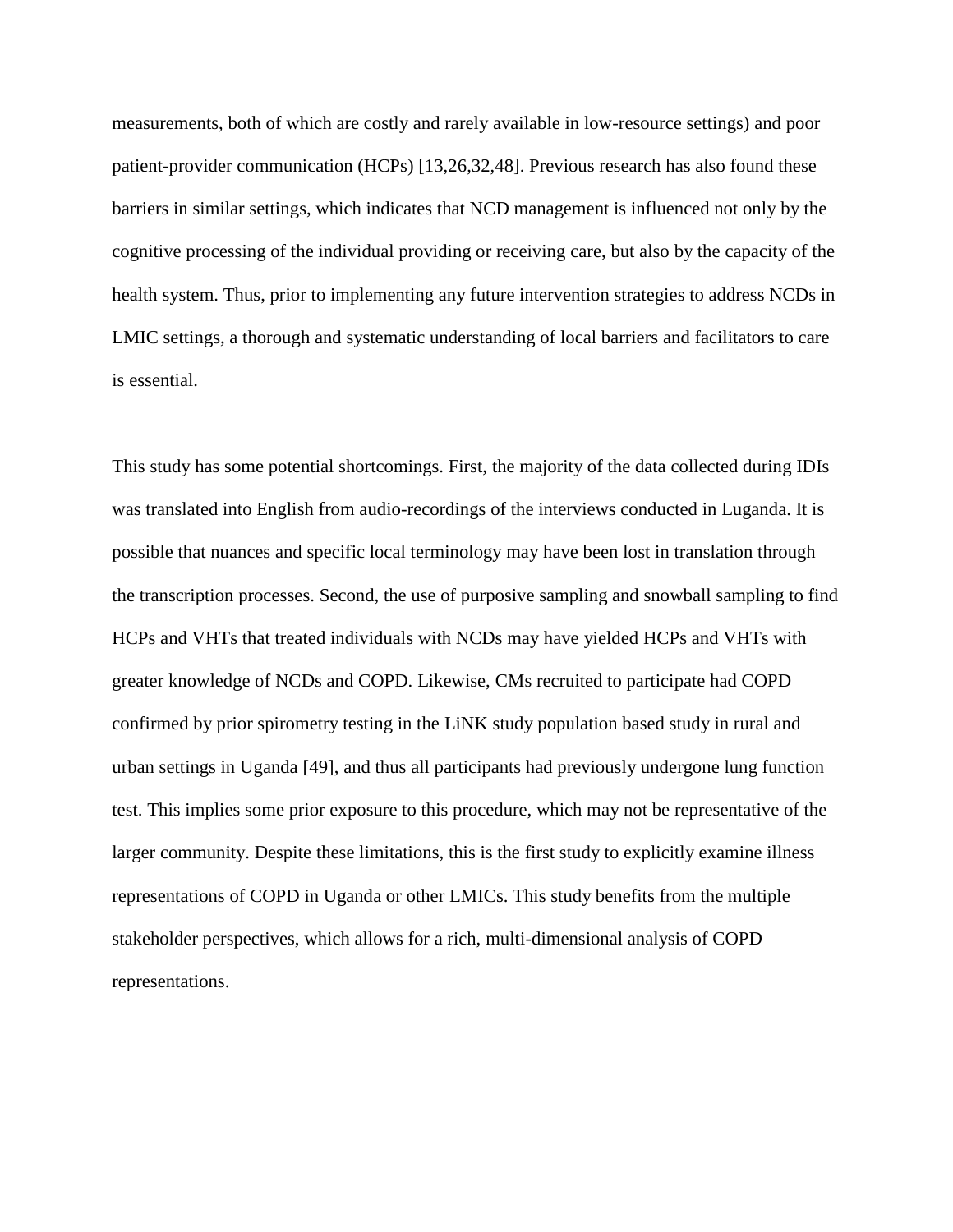Our findings shed light on several implications for intervention design and policy for COPD management from the lens of multiple stakeholder perspectives in rural Uganda. Our study highlights the importance of local context and illness representations in informing future patient education interventions, and it is an example of how the IRM can serve as a guiding framework for designing and adapting such strategies across diverse LMIC settings. Interventions should incorporate environmental and structural factors that impact an individual's ability to carry out self-management behaviors. Health systems strengthening and continued investment in improving access to treatment is essential – self-management at the household and community levels cannot be achieved in a vacuum. In the future, interventions should encourage selfefficacy and empowerment by providing tools to improve self-management at these levels, and improve connections between individuals and the healthcare system. In the Ugandan setting, the VHT system represents a potentially powerful avenue to achieve this empowerment that can and should be leveraged in NCD care and management.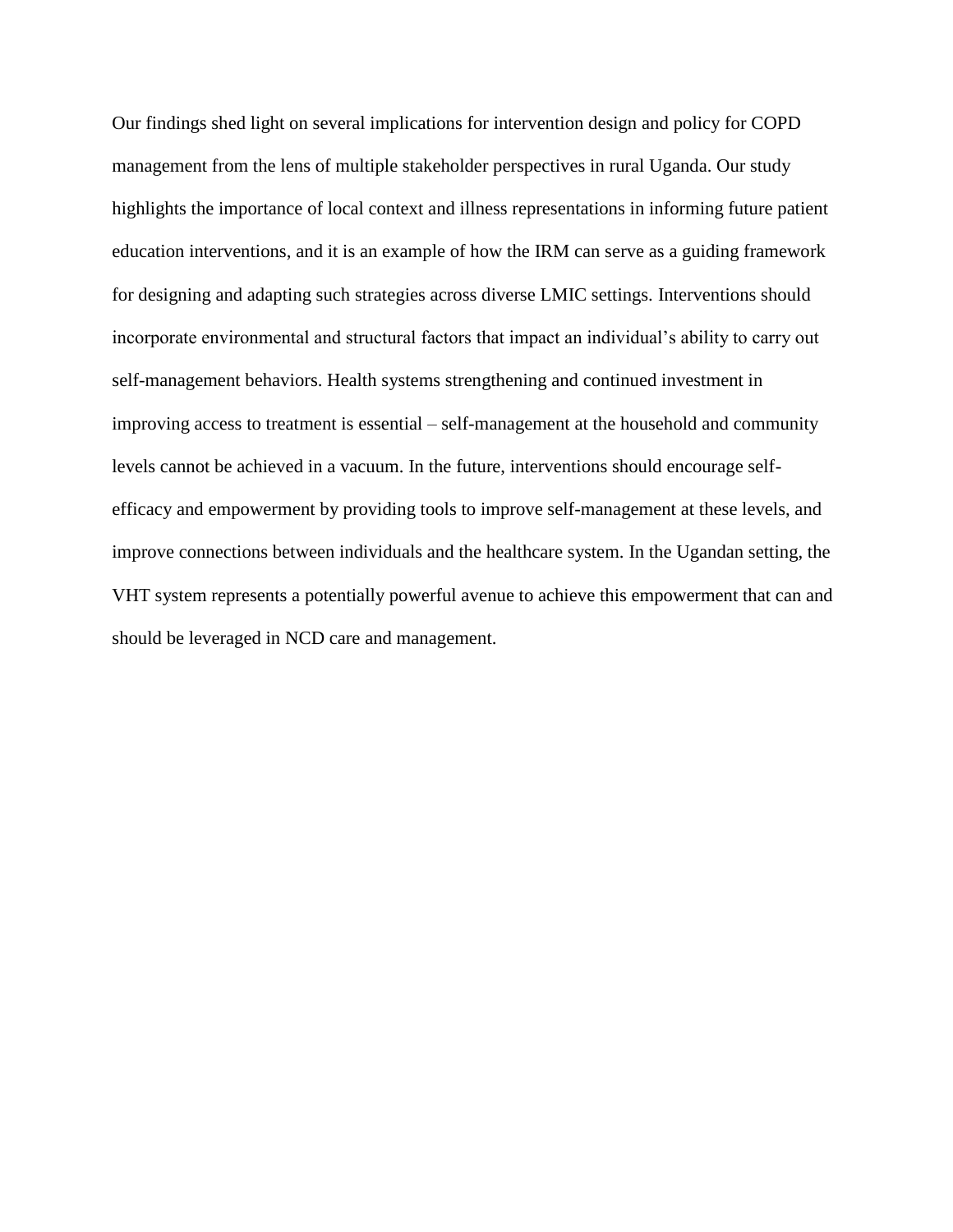**Declarations of Competing Interests:** None.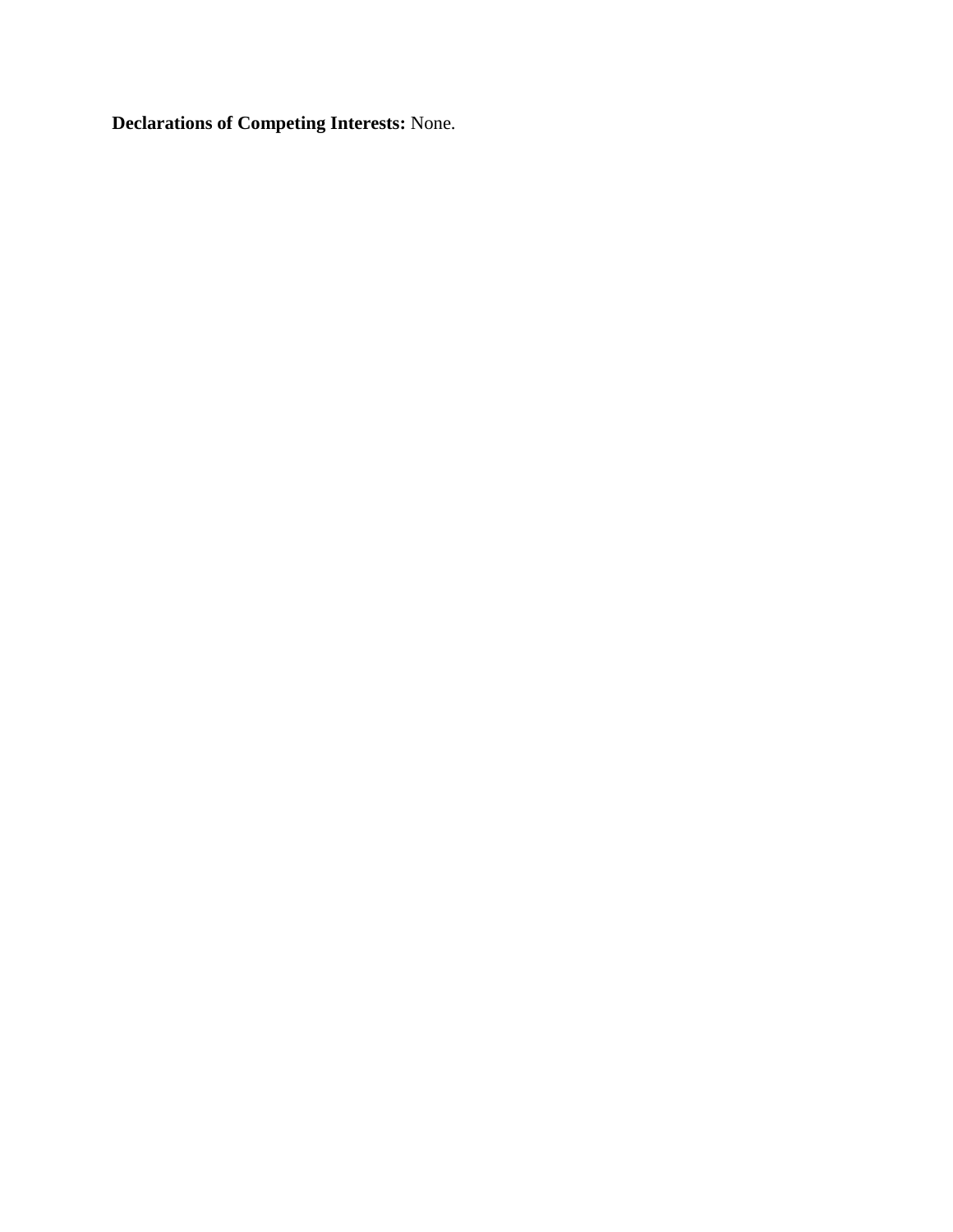# **References**

- 1. Global Initiative for Chronic Obstructive Lung Disease (GOLD) (2017). *Global strategy for the diagnosis, management, and prevention of chronic obstructive pulmonary disease.* Retrieved from http://goldcopd.org/.
- 2. Trappenburg, J. C., Koevoets, L., de Weert-van Oene, G. H., et al. (2009). Action Plan to enhance self-management and early detection of exacerbations in COPD patients; a multicenter RCT. *BMC Pulmonary Medicine*, *9*(1), 52.
- 3. The World Health Organization (2018). *Chronic respiratory diseases - Chronic obstructive pulmonary disease*. Retrieved from http://www.who.int/respiratory/copd/en/
- 4. The World Health Organization (2017). *The top 10 causes of death – Fact sheet.* Retrieved from http://www.who.int/mediacentre/factsheets/fs310/en/
- 5. Van Gemert, F., Chavannes, N., Kirenga, B., Jones, R., Williams, S., Tsiligianni, I., ... & Van Der Molen, T. (2016). Socio-economic factors, gender and smoking as determinants of COPD in a low-income country of sub-Saharan Africa: FRESH AIR Uganda. *NPJ primary care respiratory medicine*, *26*, 16050.
- 6. Alwan, A. (2011). *Global status report on noncommunicable diseases 2010*. World Health Organization.
- 7. Lozano, R., et al. (2012). Global and regional mortality from 235 causes of death for 20 age groups in 1990 and 2010: a systematic analysis for the Global Burden of Disease Study 2010. *The lancet, 280*(9859), 2095-2128.
- 8. Checkley, W., Ghannem, H., Irazola, V., Kimaiyo, S., Levitt, N. S., Miranda, J. J., ... & Rubinstein, A. (2014). Management of NCD in low-and middle-income countries. *Global heart*, *9*(4), 431-443.
- 9. van Gemert, F., Kirenga, B., Chavannes, N., Kamya, M., Luzige, S., Musinguzi, P., ... & de Jong, C. (2015). Prevalence of chronic obstructive pulmonary disease and associated risk factors in Uganda (FRESH AIR Uganda): a prospective cross-sectional observational study. *The Lancet Global Health*, *3*(1), e44-e51.
- 10. The World Bank (2018). *Countries and Economies*. Retrieved from https://data.worldbank.org/country/
- 11. Kirenga, B., Meng, Q., Van Gemert, F., Aanyu-Tukamuhebwa, H., Chavannes, N., Katamba, A., ... & Mohsenin, V. (2015). The state of ambient air quality in two Ugandan cities: a pilot cross-sectional spatial assessment. *International journal of environmental research and public health*, *12*(7), 8075-8091.
- 12. Siddharthan, T., Grigsby, M., Morgan, B., Kalyesubula, R., Wise, R. A., Kirenga, B., & Checkley, W. (2017). Chronic respiratory diseases and the urban divide: a populationbased study examining prevalence and attributable risk factors for chronic respiratory disease in Uganda. In *A37. THE SPECTRUM OF COPD: EPIDEMIOLOGY TO OUTCOMES*(pp. A1390-A1390). American Thoracic Society.
- 13. van Gemert, F., van der Molen, T., Jones, R., et al. (2011). The impact of asthma and COPD in sub-Saharan Africa. *Primary Care Respiratory Journal, 20*(3), 240.
- 14. van Gemert, F., Chavannes, N., Nabadda, N., et al. (2013). Impact of chronic respiratory symptoms in a rural area of sub-Saharan Africa: an in-depth qualitative study in the Masindi district of Uganda. *Primary Care Respiratory Journal, 22*(3), 300.
- 15. The World Bank (2016). *Rural Population United Nations Population Division World Urbanization Prospects*. Retrieved from<https://population.un.org/wup/>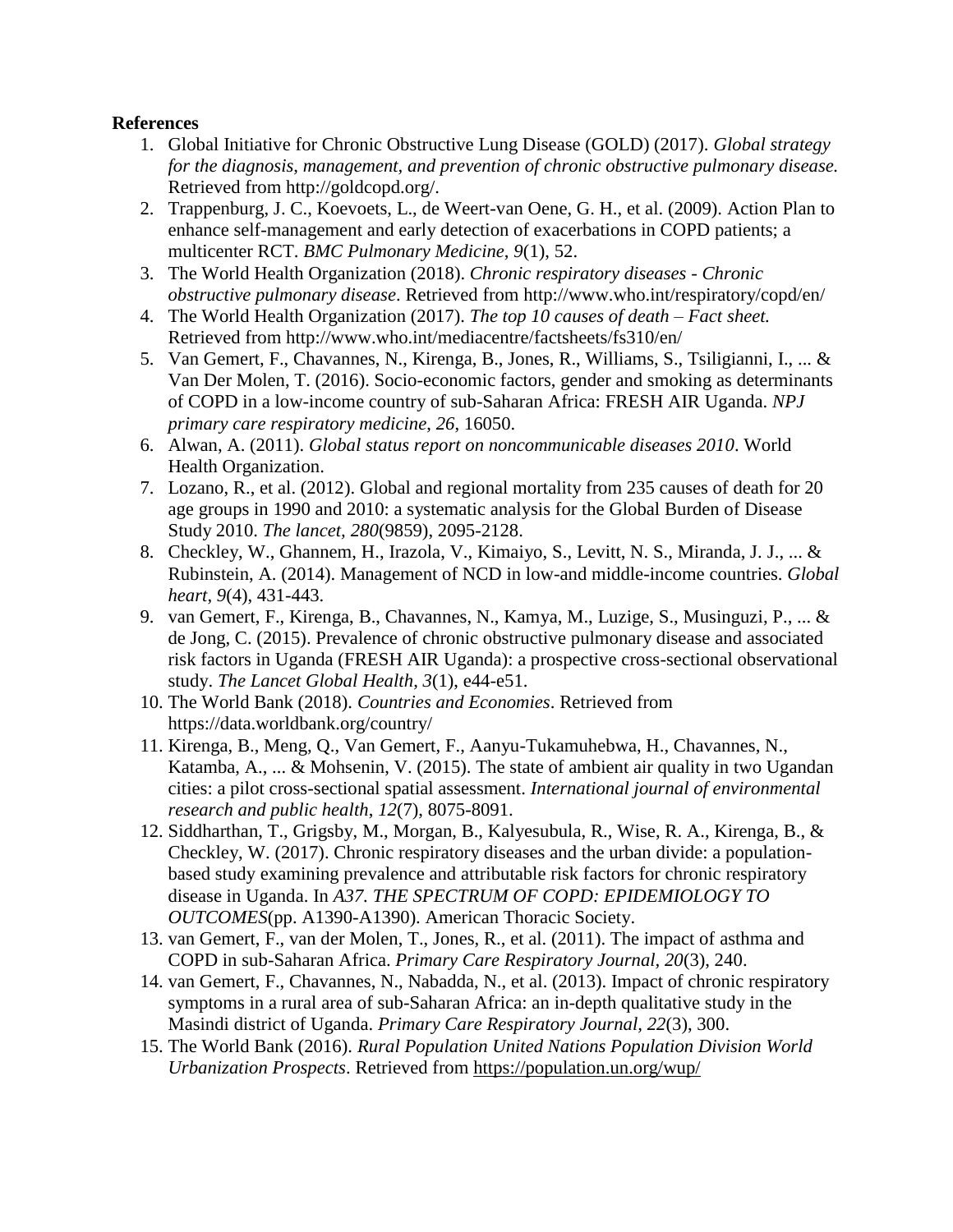- 16. Diefenbach, M. A., & Leventhal, H. (1996). The common-sense model of illness representation: Theoretical and practical considerations*. Journal of social distress and the homeless, 5*(1), 11-38.
- 17. Leventhal, H., Benyamini, Y., Brownlee, S., Diefenbach, M., Leventhal, E.A., Patrick-Miller, L., Robitaille, C. (1997). Illness Representations: Theoretical foundations. *Perceptions of health and illness: Current research and applications,* 19.
- 18. Leventhal, H. O. R., & Ian, B. (2012). The common-sense model of self-regulation of health and illness. In *The self-regulation of health and illness behaviour* (pp. 56-79). Routledge.
- 19. Leventhal, H., Phillips, L. A., & Burns, E. (2016). The Common-Sense Model of Self-Regulation (CSM): A dynamic framework for understanding illness selfmanagement. *Journal of behavioral medicine*, *39*(6), 935-946.
- 20. Krauskopf, K., Federman, A. D., Kale, M. S., Sigel, K. M., Martynenko, M., et al. (2015). Chronic obstructive pulmonary disease illness and medication beliefs are associated with medication adherence. *COPD: Journal of Chronic Obstructive Pulmonary Disease*, *12*(2), 151-164.
- 21. Roberts, K. J. (2002). Physician-patient relationships, patient satisfaction, and antiretroviral medication adherence among HIV-infected adults attending a public health clinic. *AIDS Patient Care and STDS, 16*(1), 43-50.
- 22. Rodgers, C. (2012). Illness explanatory models in contemporary research: a critique of the Explanatory Model Interview Catalogue.
- 23. Authors. (2018). [Title omitted for blind review]. *Trials*.
- 24. Siddharthan, T., Grigsby, M., Morgan, B., Kalyesubula, R., Wise, R. A., Kirenga, B., & Checkley, W. (2019). Prevalence of chronic respiratory disease in urban and rural Uganda. *Bulletin of the World Health Organization*, *97*(5), 318–327.
- 25. The Republic of Uganda: Ministry of health (2016). *Community Health Extension Workers Strategy in Uganda (2015/16- 2019/20)*.
- 26. Ministry of Health (MoH) (2010). *VHT Strategy and Operational Guidelines*. Retrieved from https://health.go.ug/community-health-departments/vht-community-healthextension-workers
- 27. Charmaz, K. (2006). *Constructing grounded theory: A practical guide through qualitative analysis*. Sage.
- 28. Dedoose (2016). (Version 7.0.23). Los Angeles, CA. Retrieved from http://www.dedoose.com/
- 29. Buwembo, W., Munabi, I. G., Galukande, M., Kituuka, O., & Luboga, S. A. (2014). A qualitative analysis of health professionals' job descriptions for surgical service delivery in Uganda. *Human resources for health*, *12*(1), S5.
- 30. Mullan, F., & Frehywot, S. (2007). Non-physician clinicians in 47 sub-Saharan African countries. *The Lancet*, *370*(9605), 2158-2163.
- 31. O'neill, E. S. (2002). Illness representations and coping of women with chronic obstructive pulmonary disease: a pilot study. *Heart & lung*, *31*(4), 295-302.
- 32. Robertson, N. M., Nagourney, E. M., Pollard, S. L., Siddharthan, T., Kalyesubula, R., Surkan, P. J., ... & Kirenga, B. J. (2019). Urban-Rural Disparities in Chronic Obstructive Pulmonary Disease Management and Access in Uganda. *Chronic Obstructive Pulmonary Diseases: Journal of the COPD Foundation*, *6*(1), 17.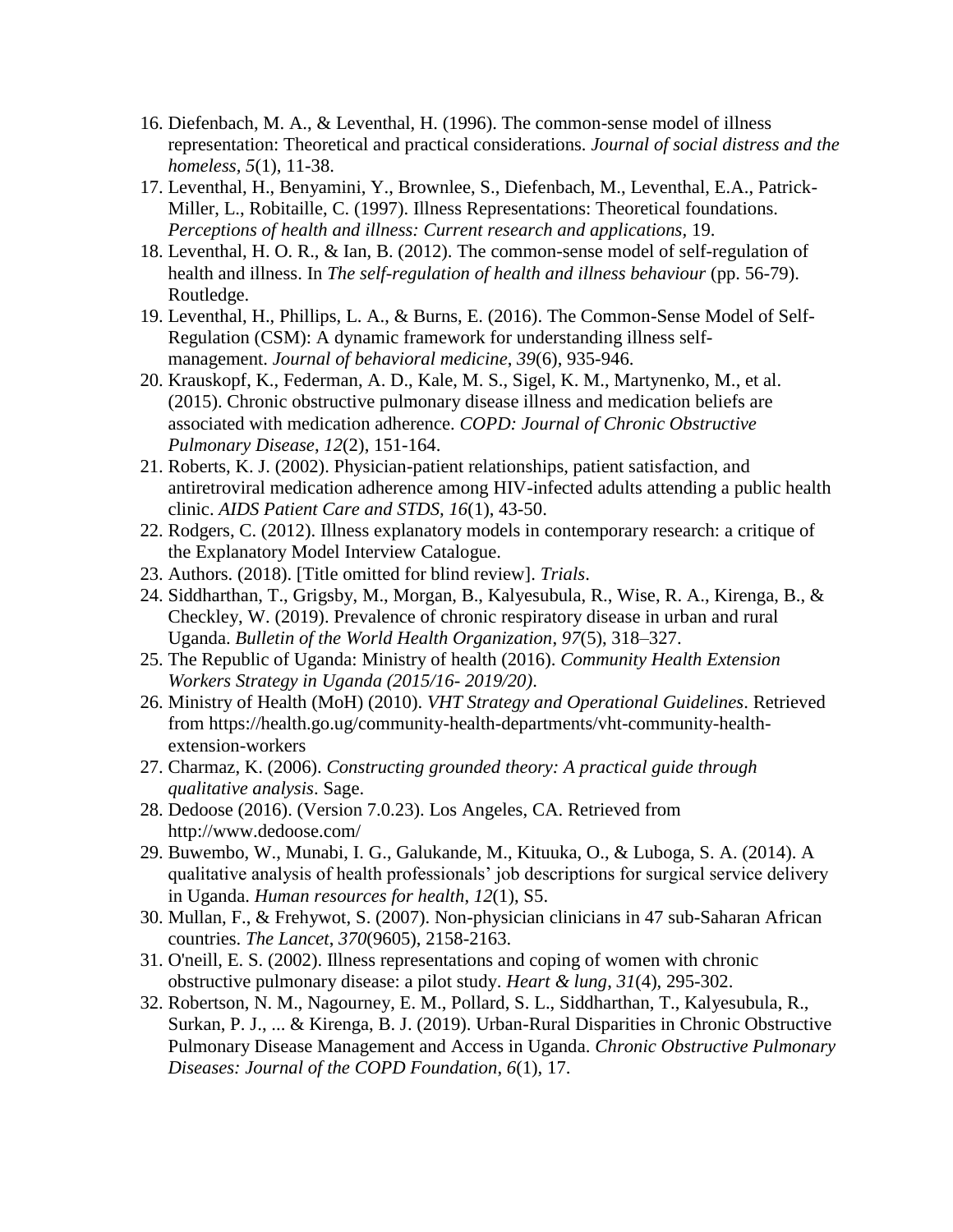- 33. Cameron, L., Leventhal, E. A., & Leventhal, H. (1993). Seeking medical care in response to symptoms and life stress. *Psycho- somatic Medicine, 57*, 37–47.
- 34. Petrie, K. J., & Weinman, J. (2012). Patients' perceptions of their illness: The dynamo of volition in health care. *Current directions in psychological science, 21*(1), 60-65.
- 35. Baker, A. (2001). Crossing the quality chasm: a new health system for the 21st century. *BMJ*, *323*(7322), 1192.
- 36. Nabbuye-Sekandi, J., Makumbi, F. E., Kasangaki, A., et al. (2011). Patient satisfaction with services in outpatient clinics at Mulago hospital, Uganda. *International Journal for Quality in Health Care*, *23*(5), 516-523.
- 37. Siddharthan, T., Rabin, T., Canavan, M. E., Nassali, F., Kirchhoff, P., Kalyesubula, R., ... & Knauf, F. (2016). Implementation of patient-centered education for chronic-disease management in Uganda: an effectiveness study. *PloS one*, *11*(11), e0166411.
- 38. Siddharthan, T., Nassali, F., Kalyesubula, R., Coca, S., Rastegar, A., Rabin, T., & Knauf, F. (2016). An educational booklet for patient-centred health education about a noncommunicable disease in low-income and middle-income countries. *The Lancet Global Health*, *4*, S25.
- 39. Kleinman, A. (1980). *Patients and healers in the context of culture: An exploration of the borderland between anthropology, medicine, and psychiatry* (Vol. 3). Univ of California Press.
- 40. Slovic, P., Peters, E., Finucane, M. L., & MacGregor, D. G. (2005). Affect, risk, and decision making. *Health psychology, 24*(4S), S35.
- 41. Lek, Y. Y., & Bishop, G. D. (1995). Perceived vulnerability to illness threats: The role of disease type, risk factor perception and attributions. *Psychology and Health, 10*(3), 205- 217.
- 42. Rimal, R. N. (2001). Perceived risk and self-efficacy as motivators: Understanding individuals' long‐term use of health information. *Journal of Communication*, *51*(4), 633- 654.
- 43. Rose, S., Paul, C., Boyes, A., Kelly, B., & Roach, D. (2017). Stigma-related experiences in non-communicable respiratory diseases: a systematic review. *Chronic respiratory disease*, *14*(3), 199-216.
- 44. Sommerland, N., Wouters, E., Mitchell, E. M. H., Ngicho, M., et al. (2017). Evidencebased interventions to reduce tuberculosis stigma: a systematic review. *The International Journal of Tuberculosis and Lung Disease*, *21*(11), S81-S86.
- 45. Kaptein, A. A., Hughes, B. M., Scharloo, M., Fischer, M. J., Snoei, L., Weinman, J., & Rabe, K. F. (2008). Illness perceptions about asthma are determinants of outcome. *Journal of Asthma*, *45*(6), 459-464.
- 46. Fischer, M., Scharloo, M., Abbink, J., van 't Hul, A., van Ranst, D., Rudolphus, A., ... & Kaptein, A. A. (2010). The dynamics of illness perceptions: Testing assumptions of Leventhal's common‐sense model in a pulmonary rehabilitation setting. *British journal of health psychology*, *15*(4), 887-903.
- 47. Galabuzi, C., Agea, J. G., Fungo, B. L., & Kamoga, R. M. (2009). Traditional medicine as an alternative form of health care system: a preliminary case study of Nangabo subcounty, central Uganda. *African journal of traditional, complementary, and alternative medicines: AJTCAM, 7*(1), 11-6.